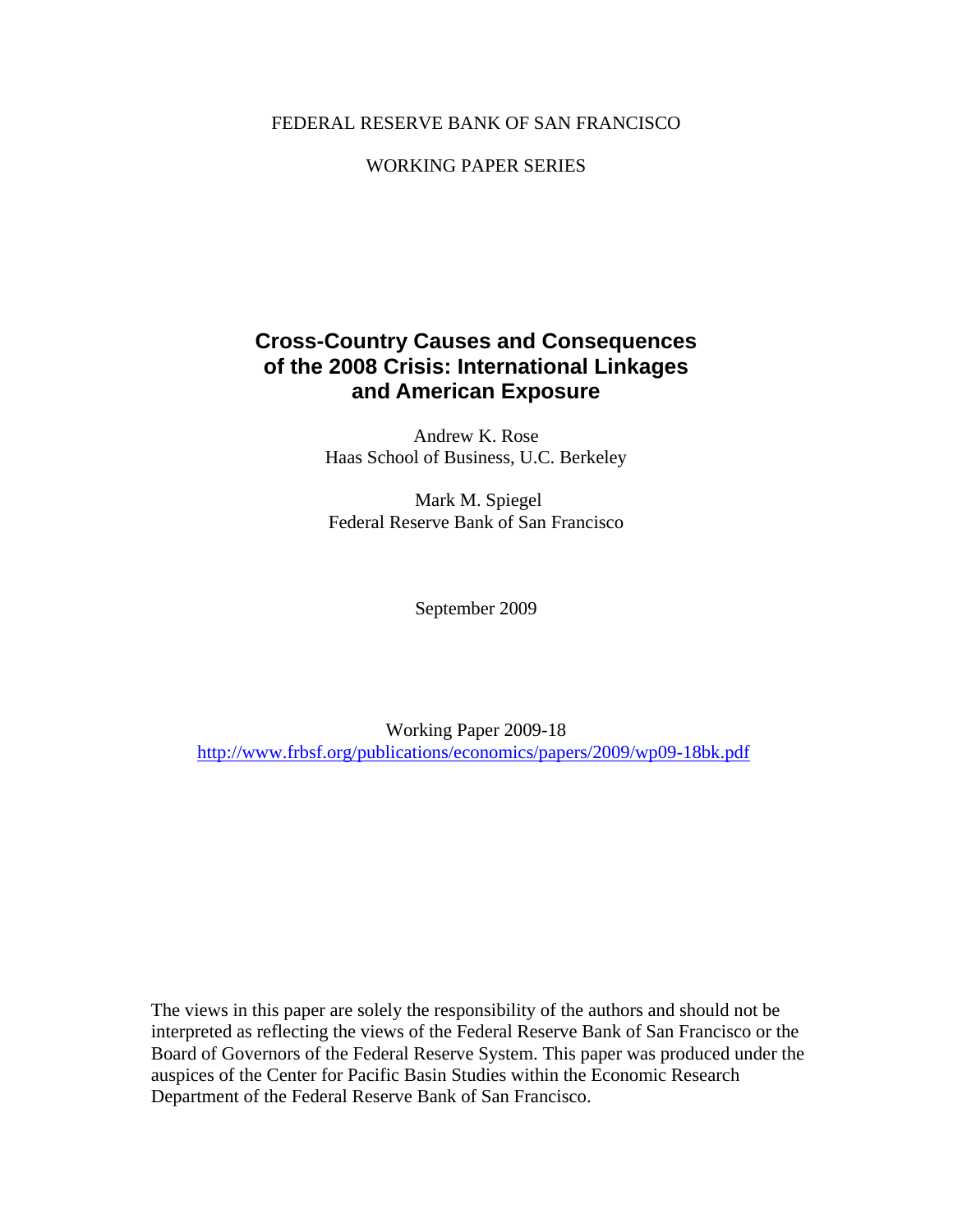# *Cross‐Country Causes and Consequences of the 2008 Crisis: International Linkages and American Exposure* **Andrew K. Rose and Mark M. Spiegel**\*

*Preliminary: Comments Welcome* Revised as of: September 25, 2009

#### **Abstract**

This paper models the causes of the 2008 financial crisis together with its manifestations, using a Multiple Indicator Multiple Cause (MIMIC) model. Our analysis is conducted on a cross-section of 85 countries; we focus on international linkages that may have allowed the crisis to spread across countries. Our model of the cross‐country *incidence* of the crisis combines 2008 changes in real GDP, the stock market, country credit ratings, and the exchange rate. We explore the linkages between these manifestations of the crisis and a number of its possible *causes* from 2006 and earlier. The causes we consider are both *national* (such as equity market run‐ups that preceded the crisis) and, critically, *international* financial and real linkages between countries and the epicenter of the crisis. We consider the United States to be the most natural origin of the 2008 crisis, though we also consider six alternative sources of the crisis. A country holding American securities that deteriorate in value is exposed to an American crisis through a *financial* channel. Similarly, a country which exports to the United States is exposed to an American downturn through a *real* channel. Despite the fact that we use a wide number of possible causes in a flexible statistical framework, we are unable to find strong evidence that international linkages can be clearly associated with the incidence of the crisis. In particular, countries heavily exposed to either American assets or trade seem to behave little differently than other countries; if anything, countries seem to have benefited slightly from American exposure.

**Keywords**: empirical, data, cross‐section, credit; stock; country; model; international; MIMIC; trade; export; asset; financial; contagion; common.

#### **JEL Classification Numbers**: E65, F30

| Mark M. Spiegel                 |
|---------------------------------|
| <b>FRB San Francisco</b>        |
| 101 Market St.                  |
| San Francisco CA 94105          |
| Tel: (415) 974-3241             |
| Fax: (415) 974-2168             |
| E-mail: mark.spiegel@sf.frb.org |
|                                 |

\* Rose is B.T. Rocca Jr. Professor of International Trade and Economic Analysis and Policy in the Haas School of Business at the University of California, Berkeley, NBER Research Associate and CEPR Research Fellow. Spiegel is Vice President, Economic Research, Federal Reserve Bank of San Francisco. Rose thanks EIEF, MAS and NUS for hospitality during the course of this research. Christopher Candelaria provided excellent research assistance. The views expressed below do not represent those of the Federal Reserve Bank of San Francisco or the Board of Governors of the Federal Reserve System. A current version of this paper, key output, and the main STATA data set used in the paper are available at http://faculty.haas.berkeley.edu/arose.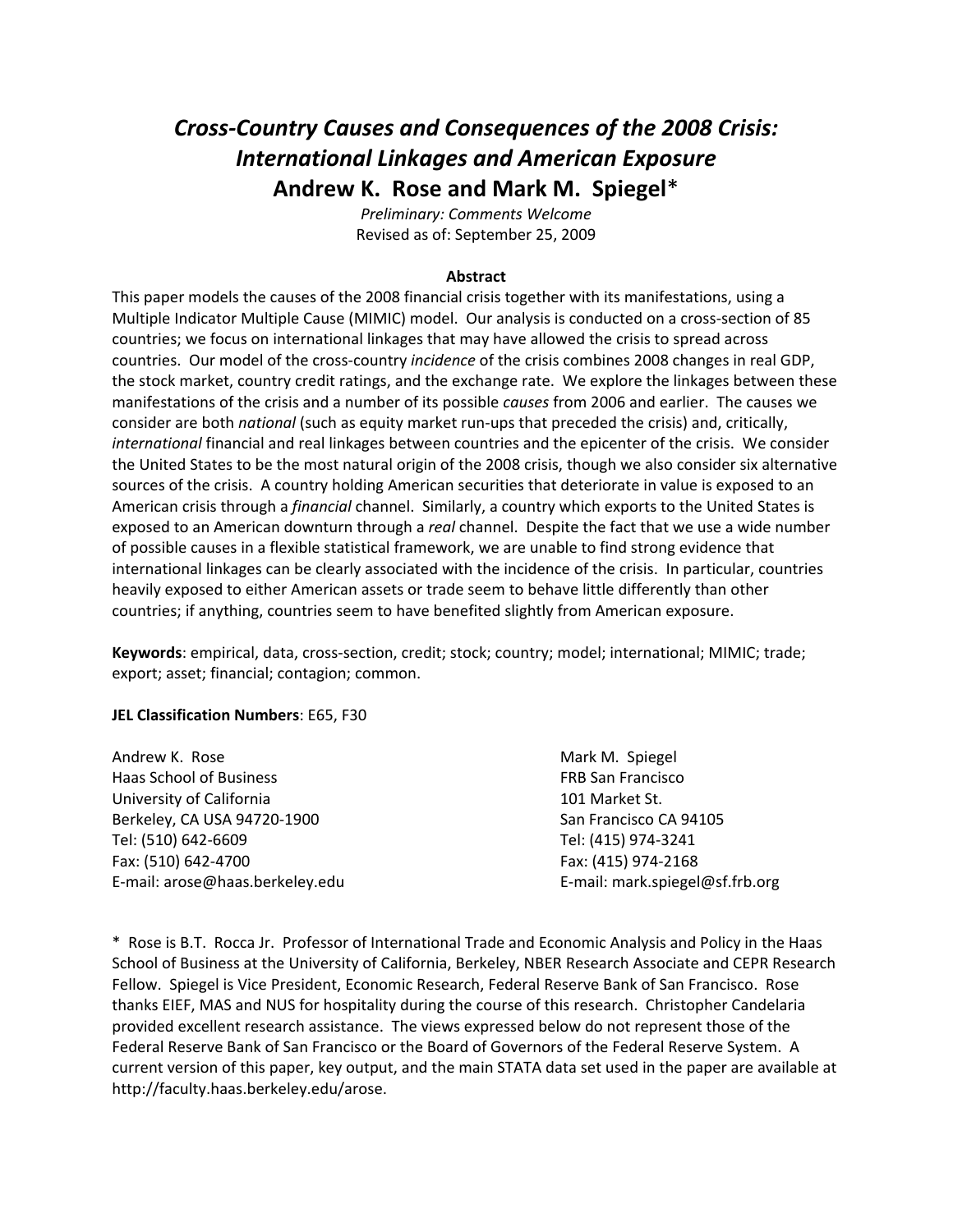"An early warning system must be established to identify upstream increases in risks..."

• Heads of State or Government of European Union, November 7 2008. $^1$ 

"The Group recommends that the IMF, in close cooperation with other interested bodies … is put in charge of developing and operating a financial stability early warning system, accompanied by an international risk map and credit register. The early warning system should aim to deliver clear messages to policy makers and to recommend pre‐emptive policy responses ..."

• De Larosiere Report, February 25 2009. $2$ 

#### **1. Introduction**

In Rose and Spiegel (2009), hereafter "RS", we modeled the causes of the 2008 financial crisis together with its manifestations, using a Multiple Indicator Multiple Cause (MIMIC) model. In that paper, we focused on *national* causes and consequences of the crisis and deliberately ignored cross‐country "contagion" effects. This paper is intended to fill that gap; it empirically models various channels through which a shock that hits one or more countries might then be transmitted internationally.

We follow RS closely so as to make our results as complementary as possible. Our analysis is conducted on the same broad cross‐section of countries. Our model of the incidence of the crisis is the same, combining 2008 changes in a) real GDP, b) the stock market, c) country credit ratings, and d) the exchange rate into a single measure of crisis incidence. We also control for national causes of the crisis identified by RS, dated from 2006 and earlier. These national causes are relevant parts of an early warning system if crises are country‐specific in nature. They are also important if common international shocks hit a number of countries simultaneously, but a country's vulnerability to common shocks is determined by national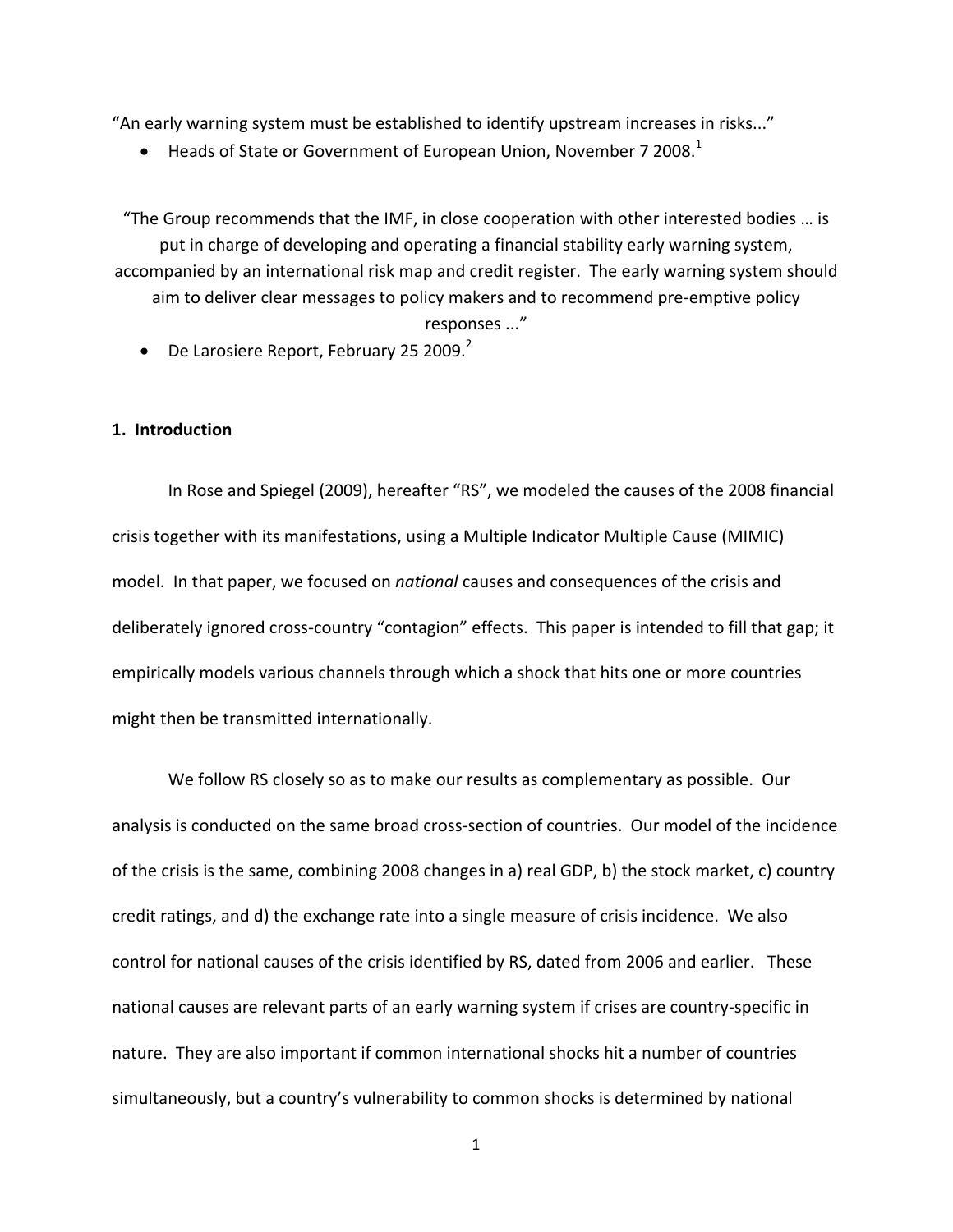characteristics. However, the national focus of RS is inappropriate if crises begin in one country and then spread contagiously across national borders. Accordingly, we expand our search and focus on international linkages in this paper.

We emphasize at the outset that this project has a limited scope. Two blinkers are particularly important. First, our analysis is cross‐sectional in nature, and is focused deliberately on a period of time when we *know* there was a major financial/economic crisis that affected a large number of countries. That is, we make no attempt at all to model the *timing* of the crisis. We consider the latter to be a more challenging objective than ours, which is merely to determine the *incidence* of the 2008 crisis across countries. Success in predicting the cross‐ sectional intensity of the crisis is a necessary condition for a useful early warning system, but is far from being sufficient. Second, with the benefit of hindsight, we do not have to model the epicenter of the 2008 crisis, a critical ingredient for any model of contagion. Though we consider a number of alternatives, it seems reasonable to model the United States as the epicenter of the 2008 financial crisis. Even strong evidence of contagion would be difficult to use in a serious early warning system, since future crises epicenters are unknown.

#### **2. Literature Review**

#### **Concepts: Common Shocks vs. International Transmission of Shocks**

The existence of international linkages or "contagion" in previous crises (exchange rate, banking, and financial) is controversial. The controversy begins with disagreement concerning the appropriate definition of the phenomenon. The issue is that common movements at a point in time may either be manifestations of common shocks that hit different countries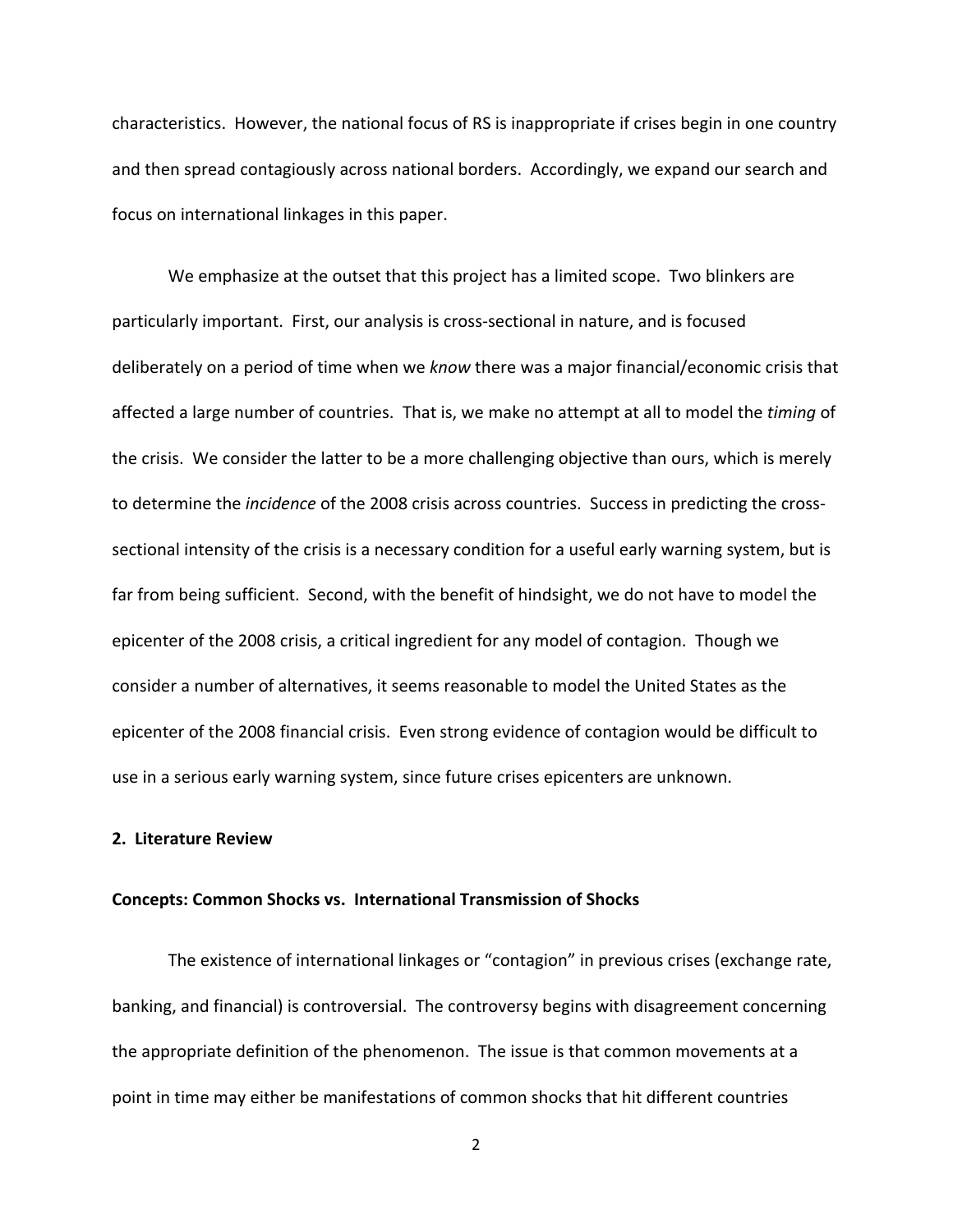differently, *or* shocks from one or more countries that spill out contagiously via different channels of transmission. Common shocks and contagion may be observationally similar. However, they represent different phenomena, with radically different policy implications (for instance, "isolation" is appropriate for contagion but not common shocks).

A number of authors [e.g. Forbes and Rigobon (2001) and Edwards (2002)] take a more narrow view of contagion. They argue that both common shocks and the international transmission of external shocks are observed in tranquil periods as well as episodes of crisis. In the tradition of epidemiological studies, "true contagion" is then a larger‐than‐expected effect of foreign shocks. They therefore define contagion as an exceptional increase in the magnitude of international linkages, such as the 50 percent fall in the Brazilian stock market subsequent to the collapse of the Russian ruble in 1998. Forbes and Rigobon (2001) refer to this narrower concept as "shift contagion."

Using this concept, Forbes and Rigobon (2002) find no evidence of "contagion" for a number of crises. However, they do find what they call "interdependence," the cross-country correlation of asset prices during tranquil and periods alike. Similarly, Bekaert, et al (2005) find no evidence of increases in correlations subsequent to the 1995 peso crisis, although they do find evidence after the 1997 Asian crisis. For the current crisis, Eichengreen, et al (2009) find that sensitivity to common shocks increased at the Fall 2008 volatility peaks for bank credit default swap spreads, using data for 45 large banks in Europe and the United States.

For our cross‐sectional study of the 2008 crisis, examining whether correlations rise is impossible, as our sample only considers a single episode. However, it seems possible, in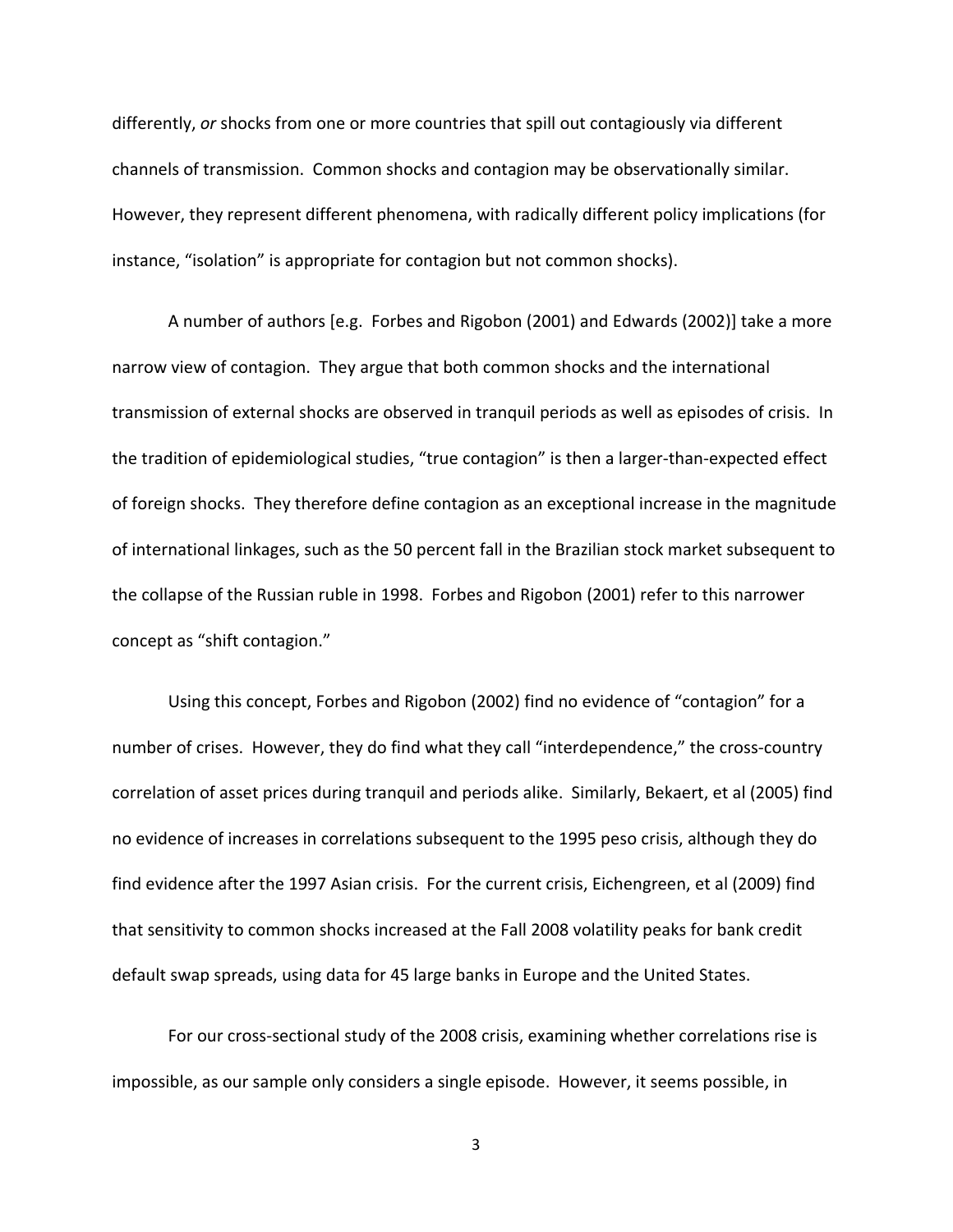principle, to distinguish between country‐specific sensitivity to common shocks and the country‐specific contagious responses to particular foreign shocks. A country's response to a common shock seems to be a multilateral phenomena (e.g., more financially developed economies might respond to a common increase in risk aversion), while the contagious response to an individual foreign shock seems to be intrinsically bilateral (e.g., countries with more exposure to American assets might respond more to a decline in American asset prices). In RS, we attempted to model multilateral phenomena using national data; in this paper, we focus on bilateral phenomena in our search for contagion.

#### **Empirical Evidence on Channels of Contagion**

Even if there is evidence of contagion, there are different channels of transmission through which countries can be linked. Two are of particular interest: a real channel that focuses on international trade, and a financial channel that is concerned with asset cross‐ holdings.

#### **Trade Linkages**

Countries linked through international trade may experience contagion if their trading partners devalue their currencies. That is, strong trade linkages may encourage devaluation (or self-fulfilling expectations thereof) in response to foreign currency shocks, since countries wish to maintain external competitiveness. The basic mechanisms have been spelled out by Gerlach and Smets (1995) and Huh and Kasa (2001). Crisis contagion can also hit economies through declines in merchandise trade [e.g. Reisen (2008)].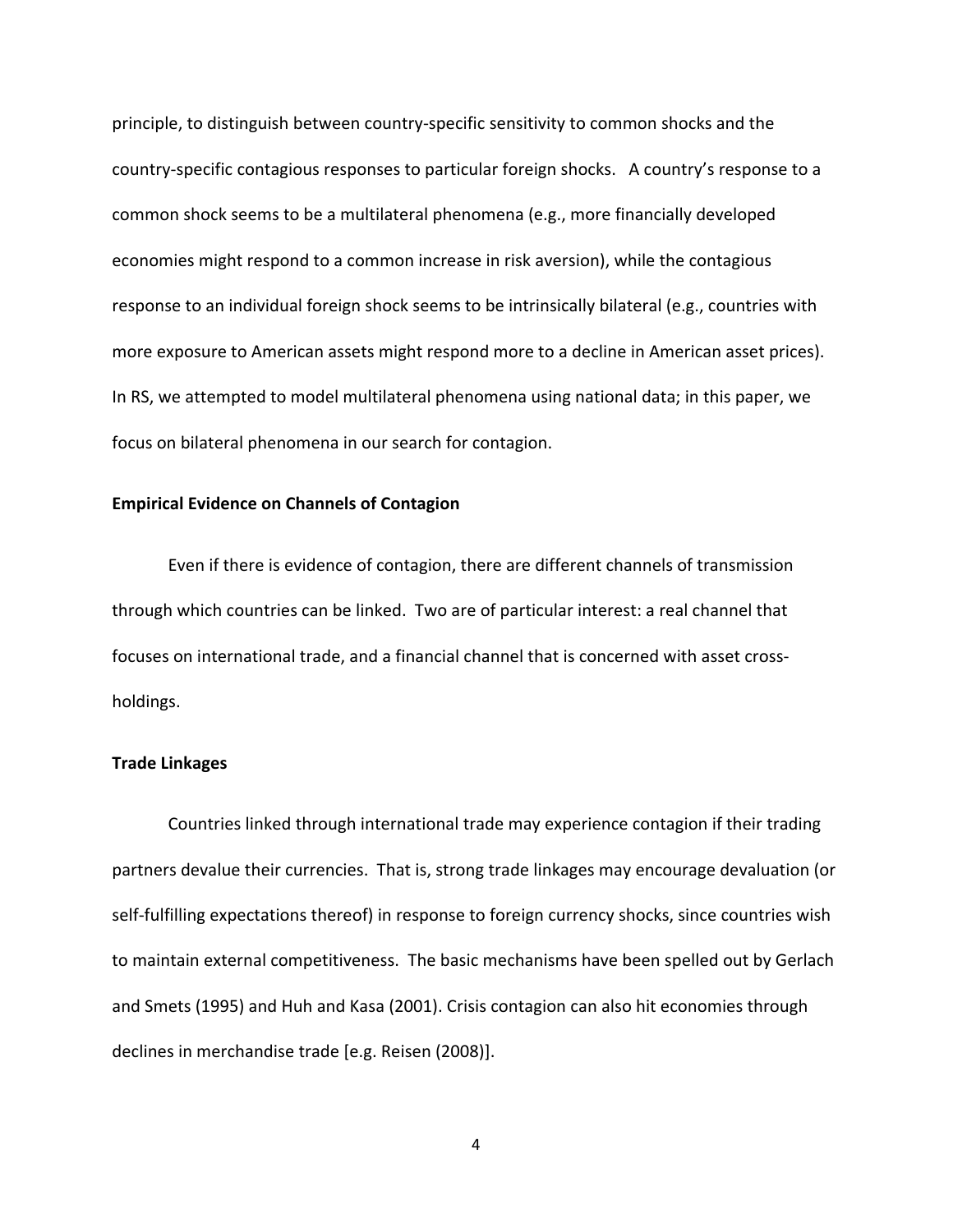Most studies in the literature stress the channel of contagion through foreign trade linkages. The intensity of trade linkages between two countries has been measured as the share of bilateral trade between the two countries in total trade [e.g. Eichengreen, Rose, and Wyplosz (1996) and Forbes and Chinn (2004)]. As a form of contagion of a specific crisis, trade exposure has been measured in this manner relative to the "ground zero" country where the crisis first started, as in Glick and Rose (1999) and Van Rijckeghem and Weder (2001), or in the case of a regional crisis such as the 1997 Asian crisis, the sum of bilateral exposure to the affected countries within the region, as in Baig and Goldfajn (1999). At the firm level, Forbes (2004) measures the intensity of exposure of firms to the Russian and Asian crises of the late 1990s as a zero‐one variable based on whether sales to those countries exceeded 5% of total sales.

Other measures of trade linkages in the literature look for common competitors, as in Baig and Goldfajn (1999), who examine exposure to the United States and Japan, or Glick and Rose (1999), Van Rijckeghem and Weder (2001) and Forbes (2002), who measure the degree to which a country's exports compete with those of the ground zero country. For example, Forbes (2002) measures this as the product of the share of exports from the ground zero country to total global trade in that industry (a measure of the importance of the ground zero country in global trade in that industry), and the share of trade in that industry in that country's GDP (a measure of the importance of trade in that industry to the affected country).

In the case of the current crisis, the common competitor channel seems less important, as the epicenter of the crisis was the United States, an important exporter globally, but one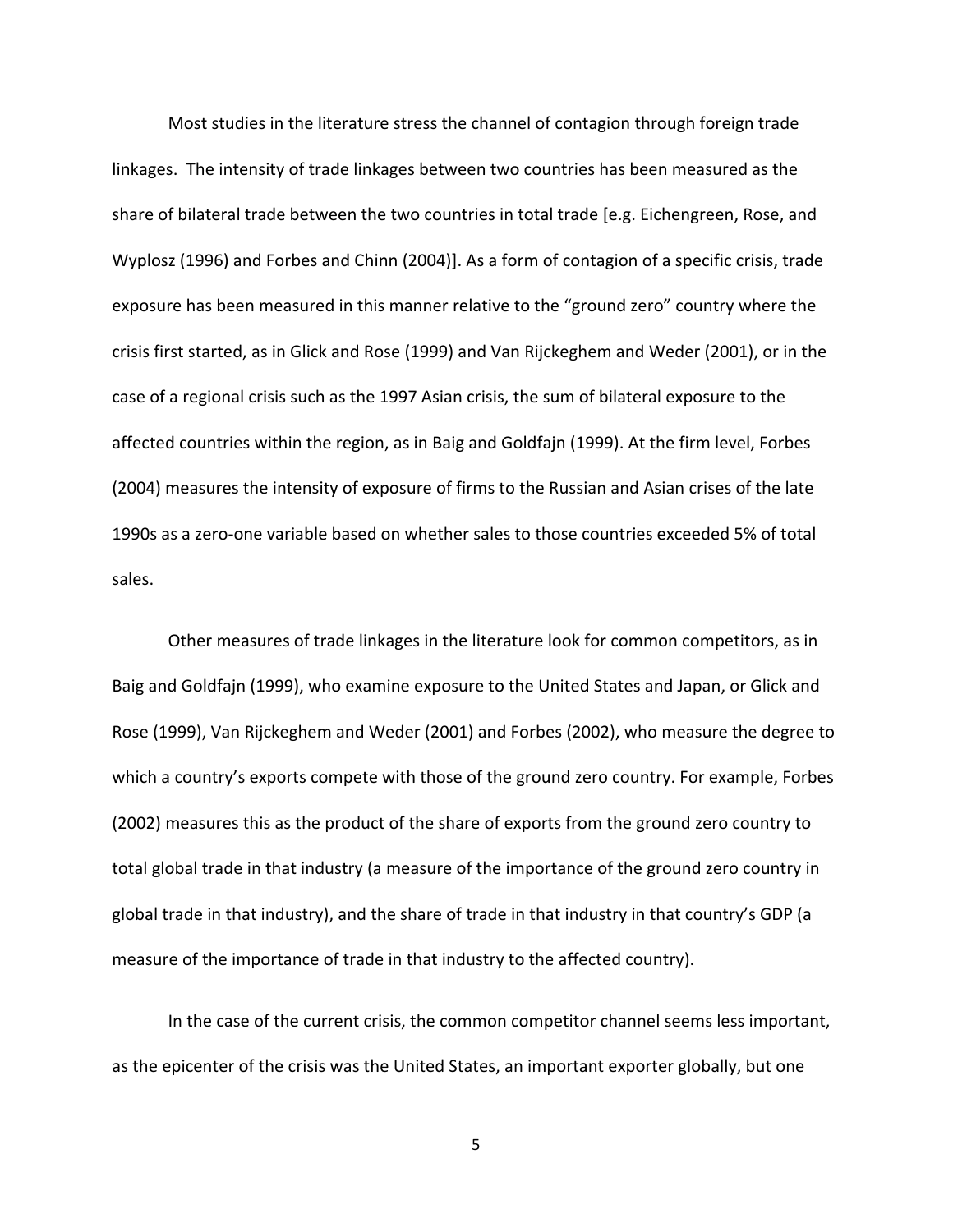whose export bundle and trading partners seems to be unique. It seems much more likely that the primary trade impact of the crisis was lost export opportunities, initially in the United States, but then in other countries as they experienced their own downturns. As such, we concentrate on the exposure channel of the importance of a country as a trading partner below.

Most of the studies find evidence that trade linkages matter. Eichengreen, Rose and Wyplosz (1996) find that trade linkages explain contagion patterns in currency crises across a group of industrial countries. Glick and Rose (1999) find that currency crises tend to be regional, supporting the notion that the importance of trade linkages affects the pattern of contagion in currency crises. Similarly, Eichengreen and Rose (1998) find that while both macroeconomic and trade channels play a role in conveying shocks internationally, trade linkages dominate. Forbes (2004) finds that firms with higher exposure to Asia and Russia experienced reduced equity returns during those countries' crises. However, Lahiri and Vegh (2003) find that central banks often actively resist devaluations during financial crises, shedding doubt on the "contagion through competitive devaluation" hypothesis.

#### **Contagion through Foreign Asset Exposure**

The most direct source of contagion on the financial side is through deterioration in a country's balance sheet because of capital losses on assets with international exposure. International cross-holdings of assets increased substantially in the run-up to the 2008 financial crisis. These cross‐holdings are desirable in tranquil periods, as shocks are usually imperfectly correlated across countries, allowing international risk‐sharing; Allen and Gale (2000).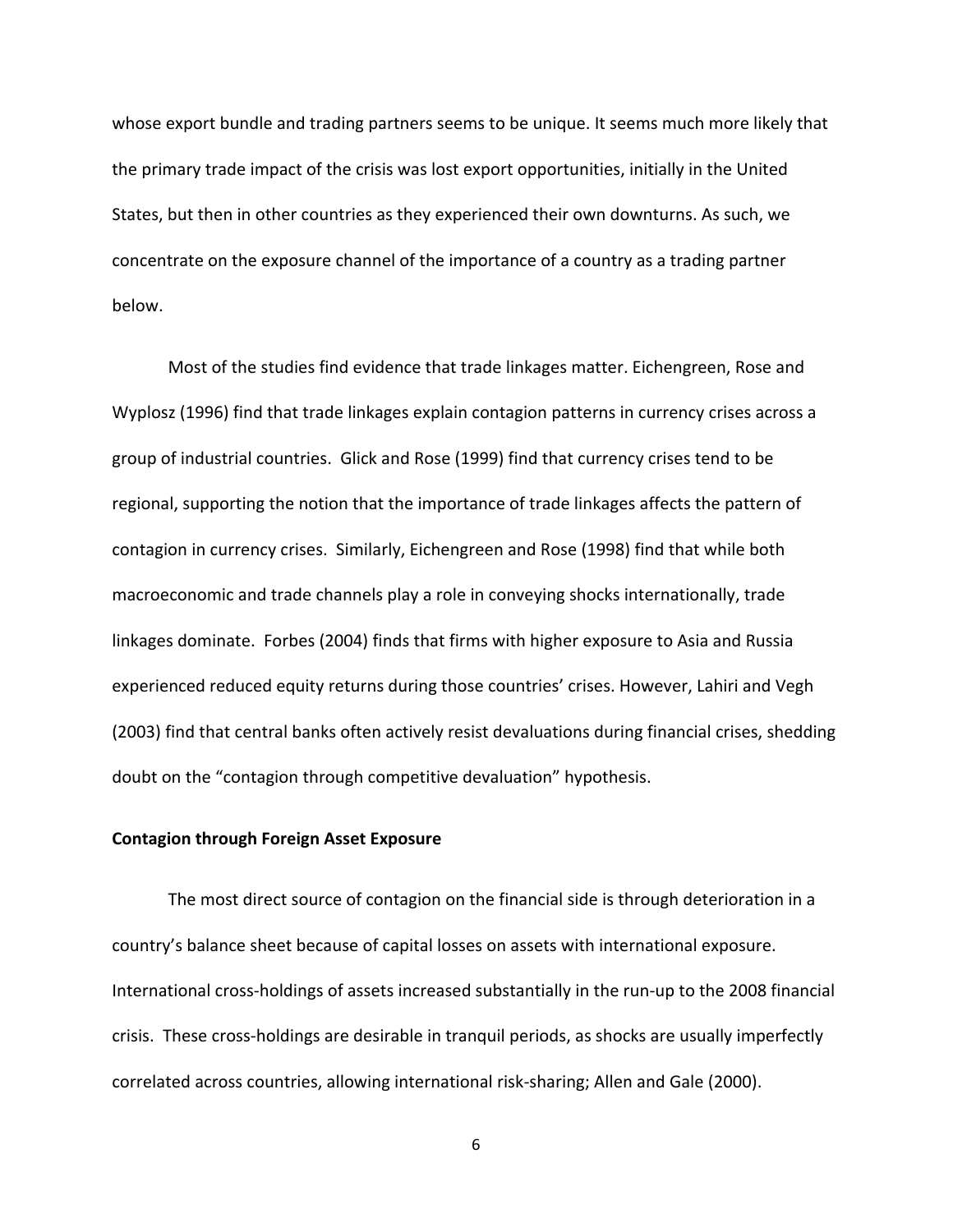However, Allen and Gale also demonstrate that extreme shocks can lead to deterioration in balance sheet positions which can then spread across regions, the classic definition of contagion.

Exposure to contagion through this financial channel may have been exacerbated in the 2008 crisis because of the prevalence of holdings of exotic financial instruments; these were particularly vulnerable to capital losses in the wake of a general downturn. For instance, when the market price of United States asset‐backed securities fell, European banks holding that paper, as well as related conduits and structured investment vehicles (SIVs), experienced losses. These losses then spread to the asset‐backed commercial paper market, as the institutions holding these money-losing instruments then turned to that market for funds, initiating a decline in liquidity in that market as well; see Davis (2008).

Coudert and Gex (2008) argue that credit default swap (CDS) market activity is also prone to contagion, noting that that market had seen a large rise in correlations of asset prices since August 2007. This induces investors to respond to bad news about an individual asset or market with more concern about counterparty risk of related and seemingly unrelated assets. In a similar vein, Gros and Micossi (2008) note that many European banks found themselves exposed to foreign countries due to the activities of their affiliates on those countries. While their balance sheets were formally separate, these banks centralized their asset and liability management, ensuring that subsidiary financial difficulties would find their way to home country lending policies.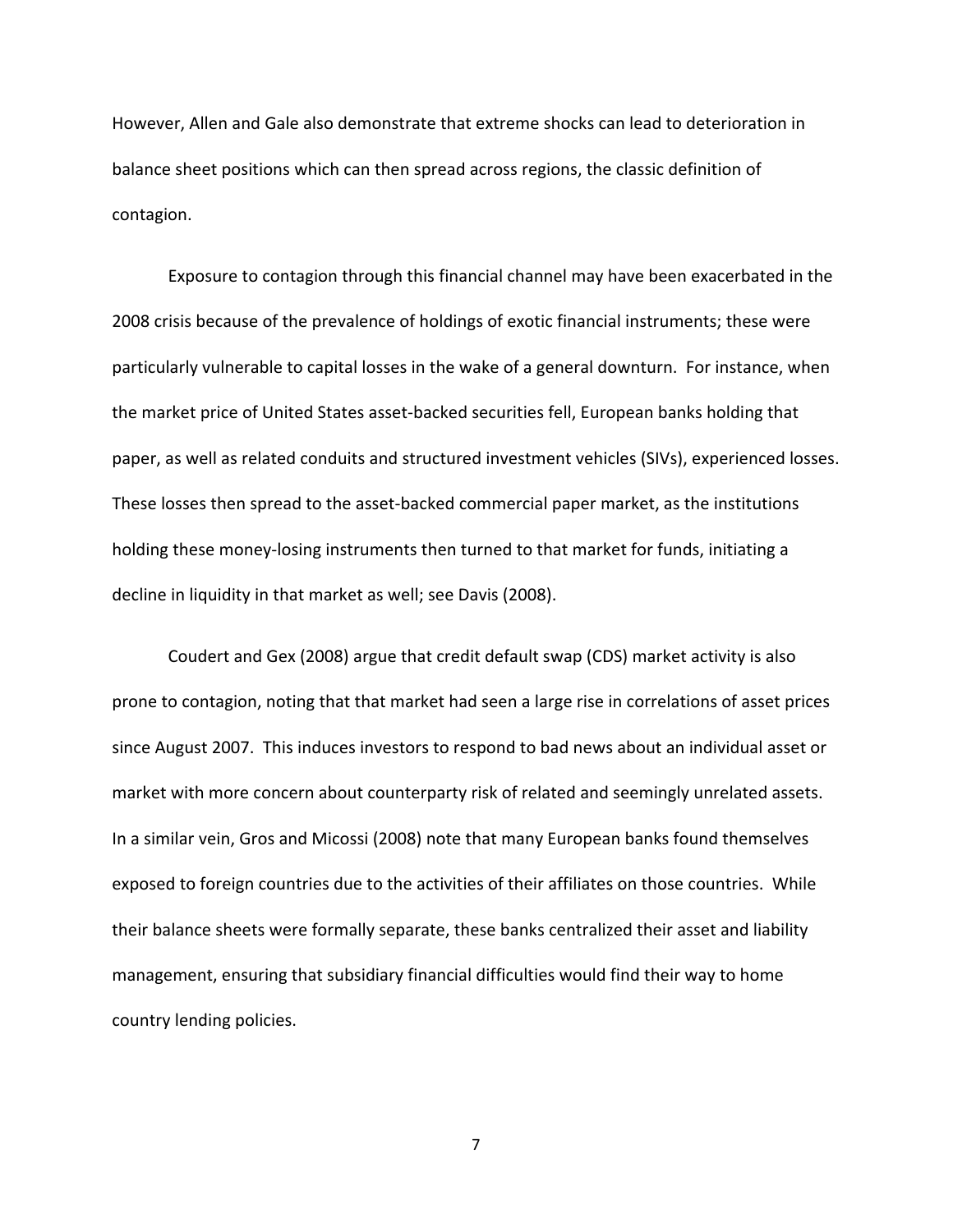Vulnerability to adverse external shocks may be exacerbated due to poor balance sheet positions. For example, Davis (2008) argues that leveraged investors increase the risk of market contagion, as they may be forced to sell in illiquid situations, feeding a "fire‐sale" dynamic that forces down prices further and results in the need for even more selling. Adrian and Shin (2008) argue that mark‐to‐market practices exacerbate the severity of the impact of changes in prices and perceived risks on market liquidity.

As measures of direct financial exposure, Forbes and Chinn (2004) use the ratio of total bank lending and foreign direct investment to a given country as a share of GDP. Ehrmann and Fratzscher (2009) use all bilateral stocks of assets and liabilities for foreign direct investment, portfolio investment and debt, and loans, as a share of GDP.

Empirical evidence confirms the existence of "shift‐contagion" in financial markets. For example, Calvo and Reinhart (1996) find an increase in the correlation on returns in Asian and Latin American equity and bond markets following the Mexican peso crisis. Similarly, Baig and Goldfajn (1999) find evidence of increased correlation in asset returns in emerging markets following the 1997 Asian financial crisis.

#### **Contagious "Sudden Stops" in International Credit**

A number of studies [e.g. Davis (2008)], argue that the international interbank market may be a source of contagion and the global transmission of shocks. These markets typically lack collateral, and moral hazard is often introduced through implicit government guarantees of liquidity. This leads banks to conduct business in this market under conditions of low liquidity and poor information. As such, when credit disruptions affect particular banks, other banks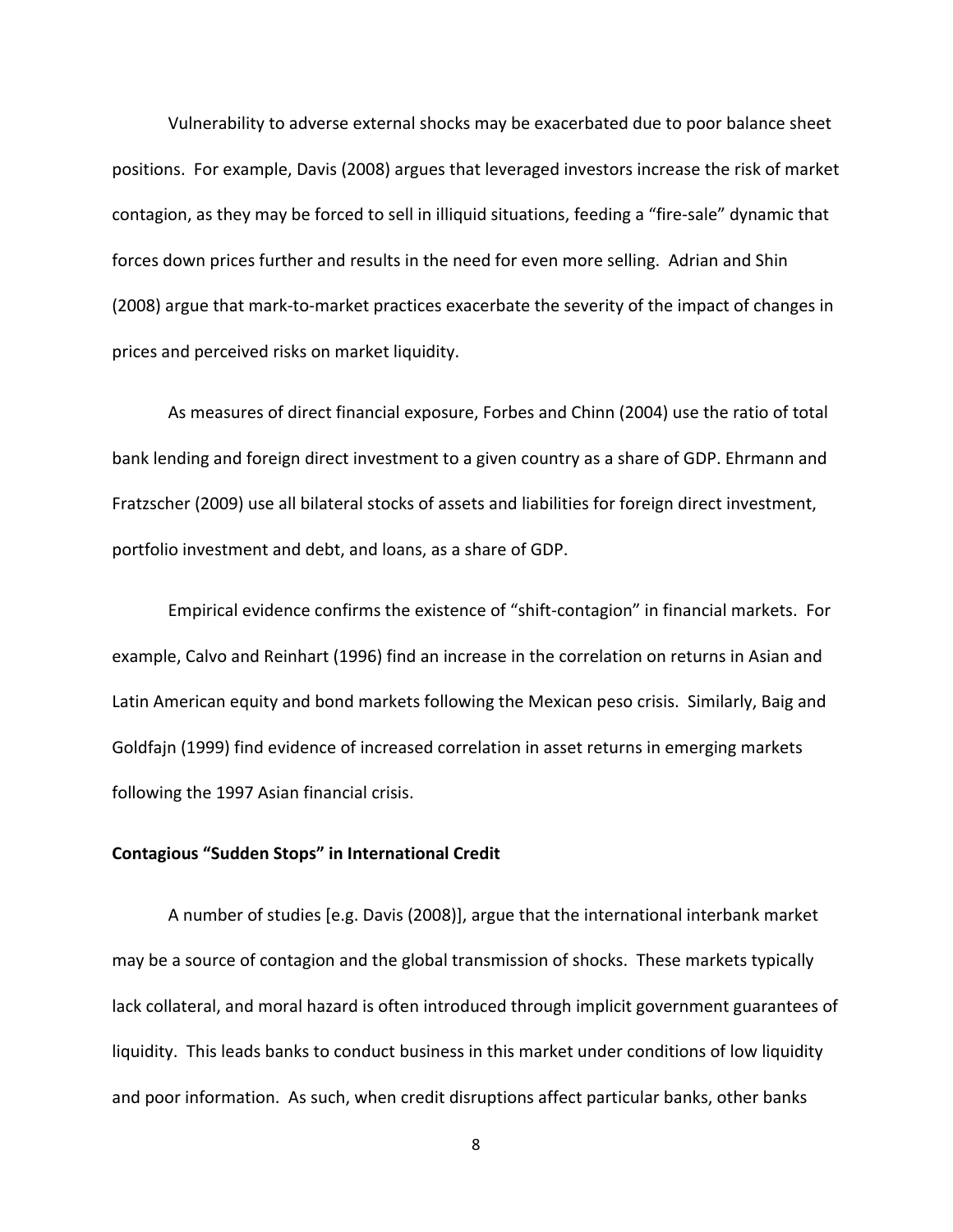often respond by rationing extensions of credit (rather than stiffening borrowing terms). The market can then seize up, with the result that international extensions of credit cease as in the Asian Financial crisis of 1997. In that crisis, weakly‐capitalized Japanese banks immediately canceled credit lines of as much as 10 percent of GDP [Reisen (2008)].

The notion that linkages may exist through mutual dependence on foreign creditors is not new. Kaminsky and Reinhart (2000) divide borrowing countries into one set that predominantly borrows from Japanese banks and another that predominantly borrows from American banks. They find that once a number of countries in a given cohort exhibit crisis characteristics, the unconditional probability that an unaffected country in that cohort will also fall into crisis increases dramatically. Caramazza, et al (2000) also examine exposure to a common creditor, measured as the share of a country's borrowing from the country that lent most to the ground zero country, the importance of the borrower for that creditor country, and the product of these two measures, indicating mutual importance. They confirm that exposure to a common creditor is a significant source of contagion. Van Rijckeghem and Weder (2001) they develop and indicator of competition for funds, which measures the overall similarity between the borrowing patterns of the country in question and the ground zero country, using a methodology analogous to the measure of the intensity of trade competition with the ground zero country used in the literature cited above.

Similarly, Peek and Rosengren (1997) examine the case of the Japanese banking crisis, and find that disruptions to banking "parents" had an adverse impact on their lending through subsidiaries in the United States. They conclude that there may well be a role for contagion for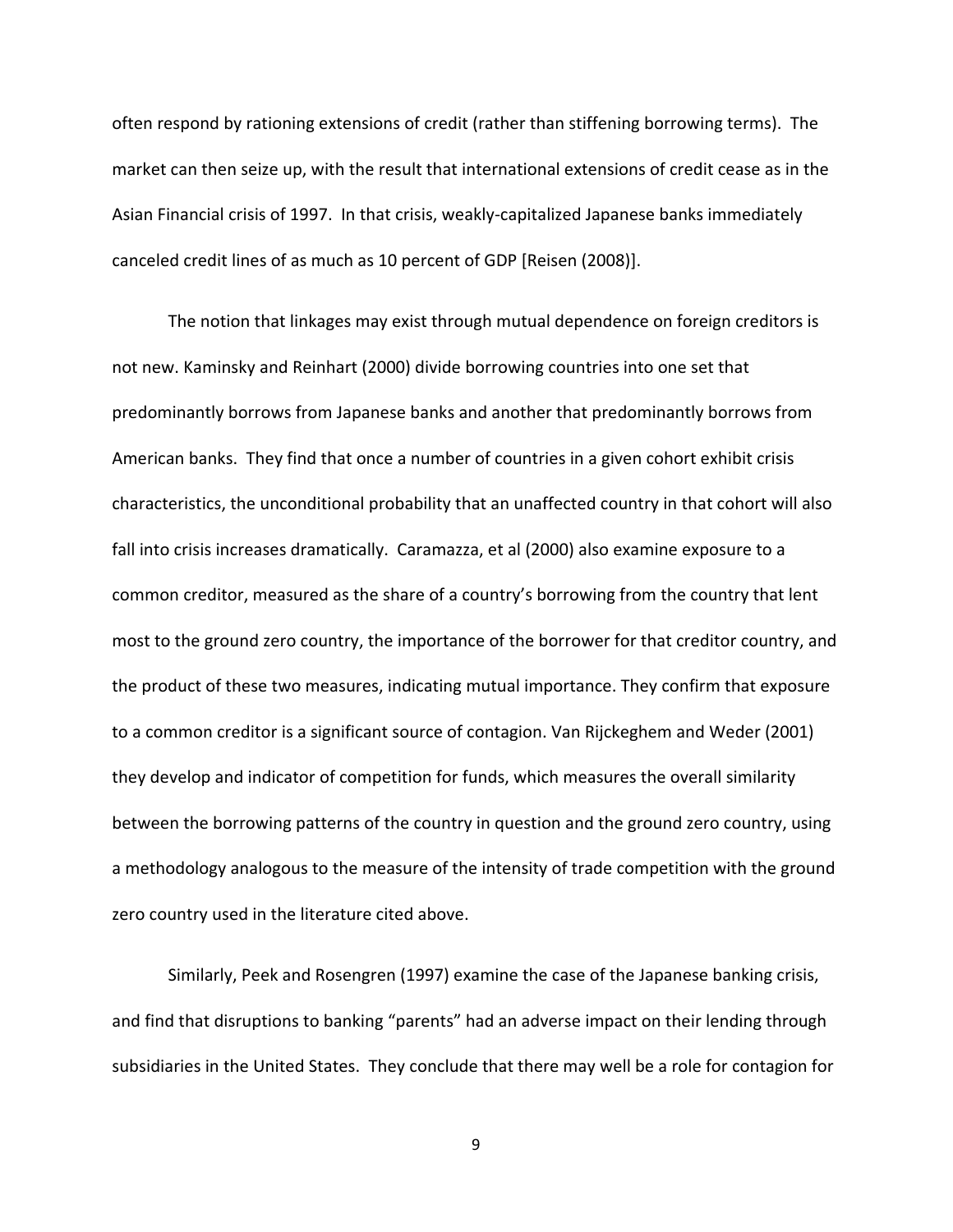financial linkages over and above that identified for trade linkages, and indeed, that some of the contagion previously identified as attributable to trade linkages may actually stem from financial linkages, as the two are highly correlated in the data. However, in practice it has proven difficult to empirically disentangle contagion due to trade linkages from that attributable to financial linkages, as countries that are closely linked in one dimension tend to also be linked in the other [e.g. Kaminsky and Reinhart (2002)].

In addition, it should be noted that not all potential crises actually metastasize into serious international financial crises. As discussed by Kaminsky, Reinhart and Vegh (2003), there have been a number of potentially major financial crises (such as the 1999 Brazilian devaluation and the 2001 Argentine default) that did not have dramatic international implications in practice. They note that one common distinction between cases where domestic financial crises did and did not lead to international spillovers was whether or not there were other borrowers exposed to a common leveraged creditor. These common leveraged creditors helped to foster contagion, as difficulties experienced in one borrowing country led to deteriorated bank balance sheet positions. In that sense, they reconcile the absence of contagion with a "fundamental," namely the lack of a common creditor to spread the shock internationally.

As the case of the "common competitor" channel for trade exposure, the "common creditor" channel is likely to be less relevant in the current crisis, where the downturn centered in the world's largest debtor, striking major creditors across the globe. As such, we concentrate below on the channel of financial exposure through direct holdings of foreign assets.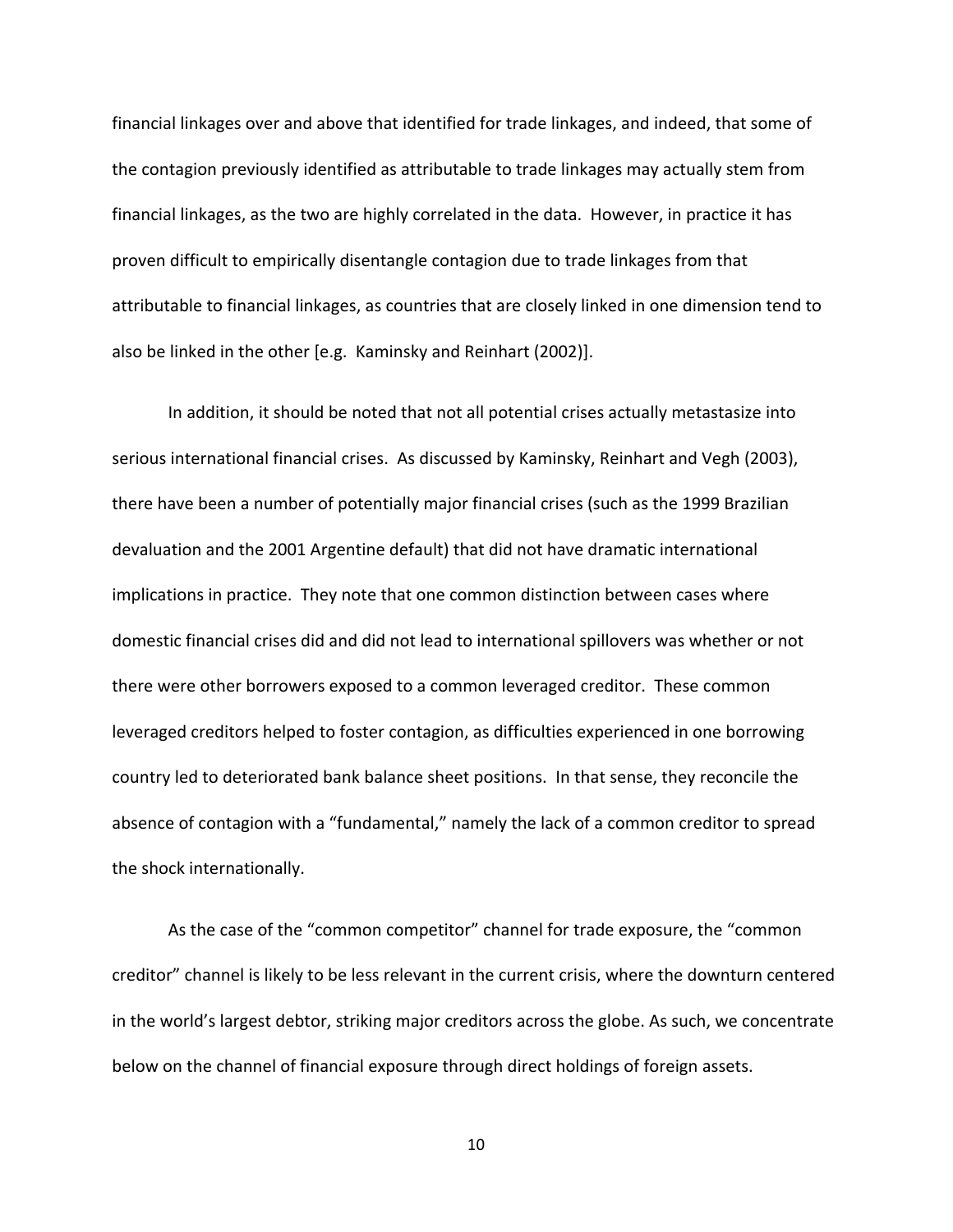Finally, while the literature has been generally upbeat about the possibilities of successful early warning models, there are results that foreshadow the limited usefulness for contagion‐type linkages that we search for in this paper. For example, Kaminsky and Reinhart (2002) find no evidence that knowing that a single crisis is occurring somewhere in the world raises the probability of a future crisis elsewhere. However, they do find predictive power for "systemic" crises, where one‐half or more of the countries studied are having a crisis, to predict an increased risk of crisis in the examined country. They conclude that the contagion relationship is "highly nonlinear" and difficult to estimate precisely.

Our reading of the literature leads to believe that contagious responses along both real and financial channels are both theoretically possible and empirically plausible. Accordingly, we now search for evidence of contagion in the 2008 crisis, using the measures suggested in the literature insofar as possible.

#### **3. The Sample of Data**

We are interested in examining a broad cross-section of countries and territories.<sup>3</sup> We wish to include all the countries that have been dramatically affected by the crisis as well as a number of other countries that have not been affected as badly (as controls). Since the incidence of the crisis was notable among high-income countries, we include all of them as well as a large number of developing countries. In particular, we examine all countries with real GDP per capita of at least \$10,000 in 2003. To this set of countries, we add those with real GDP per capita of at least \$4,000 and a population of at least one million.<sup>4</sup> After eliminating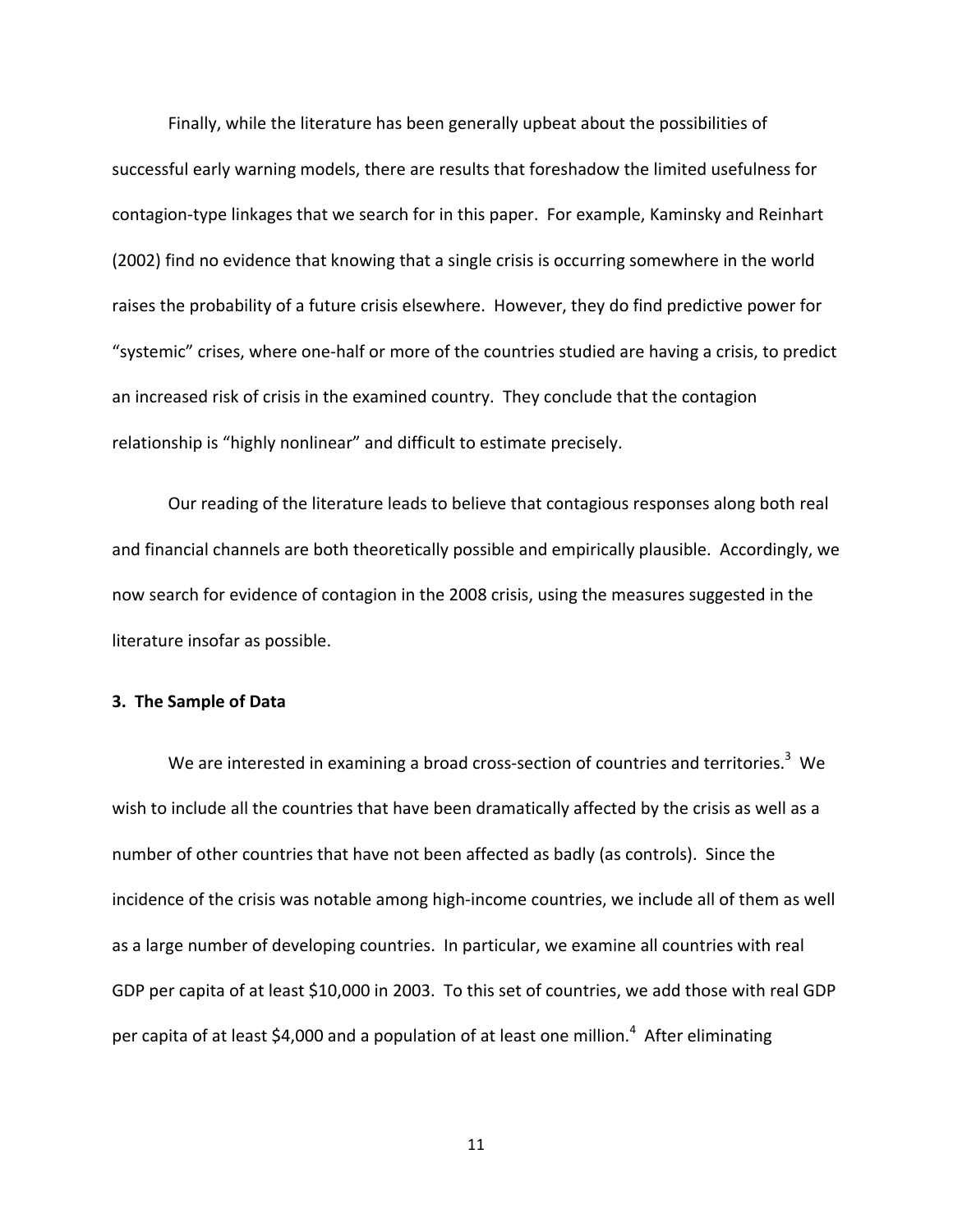countries with missing data, we are left with a sample of 85 countries; their names are tabulated in Appendix Table A1**.**

#### **Identifying Cross‐sectional Differences in Crisis Severity**

Identifying the incidence of a financial crisis (currency, asset, banking, or other) across countries is no simple matter, let alone determining its severity (e.g. Berg, et al, 2004). Any reasonable methodology should take into account the fact that potentially serious measurement error is inherently present.

Ours is a non‐structural approach. In particular, we consider four observable indicators of the crisis, and model the incidence and severity of the crisis as being a latent variable that is manifest through these variables. When measuring these manifestations of the crisis, we restrict ourselves insofar as possible to data from 2008 (we sometimes use data from early  $2009$ ).<sup>5</sup>

Our first measure of the 2008 crisis is real GDP growth over 2008, as estimated by the Economic Intelligence Unit (EIU) in early March 2009.<sup>6</sup> We also consider a broad range of financial variables covering stocks, bonds, and international finance. Above and beyond growth, we include: 1) the percentage change in a broad measure of the national stock market over the 2008 calendar year (collected from national sources); 2) the percentage change in the SDR (multilateral) exchange rate over 2008 (measured as the domestic currency price of a Special Drawing Right and taken from the IMF's *International Financial Statistics*); and 3) the change in the country credit rating from *Institutional Investor* magazine*.* The latter are ratings created by *Institutional Investor* that rank 177 countries on a scale between 0 and 100 where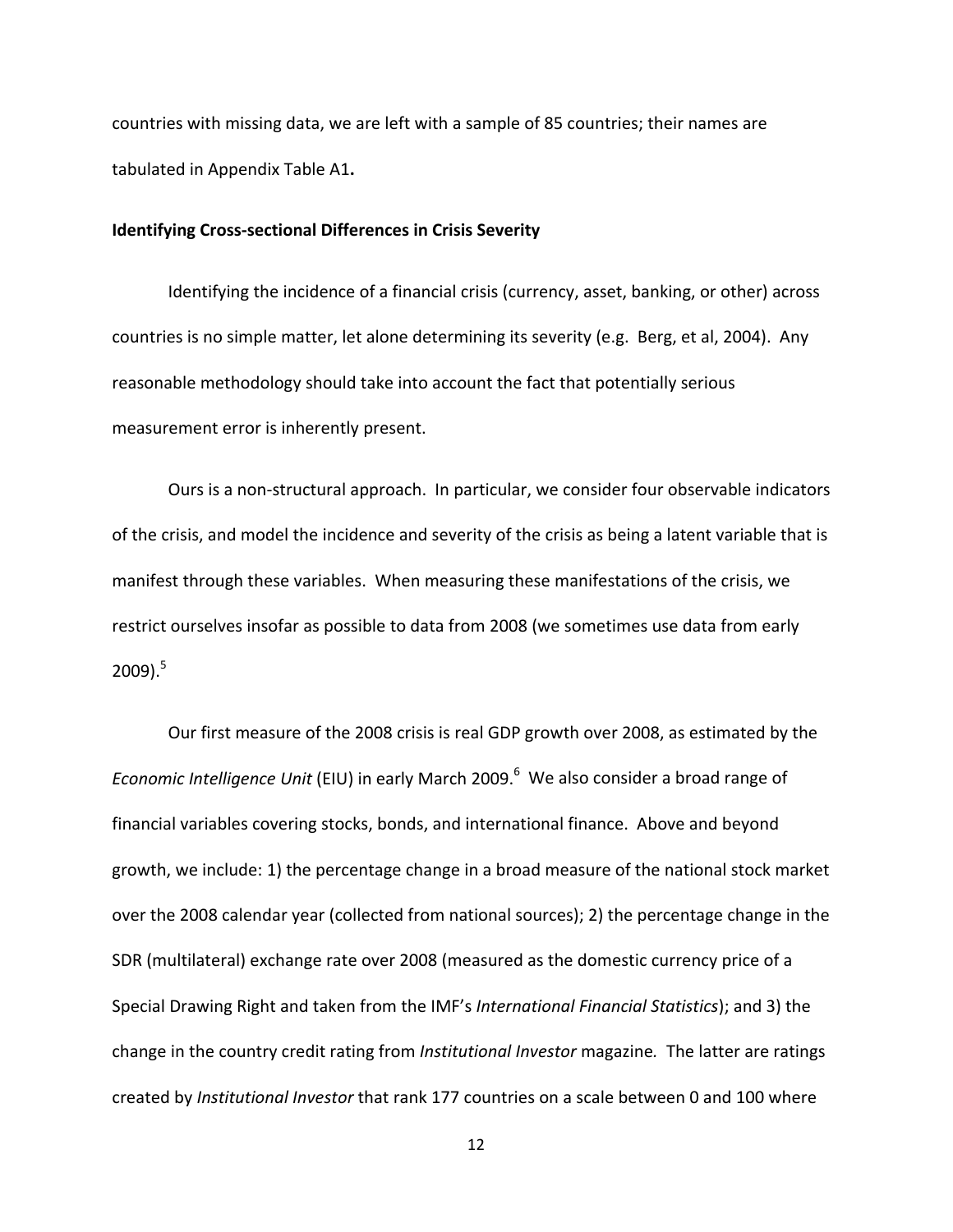100 represents the least likelihood of default (as of March 2009, Switzerland was the most highly rated country with a score of 94.0, while Zimbabwe brought up the rear at 4.6).<sup>7</sup> *Institutional Investor* publishes these rankings biannually in March and September; we use the change between March 2008 and March 2009.<sup>8</sup> We also use an analogue from *Euromoney* for sensitivity analysis. Our four measures of the consequences/manifestations of the crisis are presented for thirty countries in Table 1, sorted by the size of the 2008 stock market decline.

#### **4. Linking Incidence and Causes with the MIMIC Model**

Our primary interest is in linking crisis *incidence* to its *causes*. To avoid endogeneity issues and to stay within the setting of an early warning model, we restrict ourselves to data from 2006 and earlier for our crisis causes. We link 2006 (and earlier) causes of the crisis with 2008 measures of its intensity using a Multiple Indicator Multiple Cause (MIMIC) model.

The MIMIC model was introduced to econometrics by Goldberger (1972); see also Aigner et al (1984) and Gertler (1988). The model consists of two sets of equations:

$$
y_{i,j} = \beta_j \xi_i + \nu_i \tag{1}
$$

$$
\xi_i = \gamma_k x_{i,k} + \zeta_i \tag{2}
$$

where:  $y_{i,j}$  is an observation on crisis indicator j for country i,  $x_{i,k}$  is an observation for potential crisis cause k for country i;  $\xi_i$  is a latent variable representing the severity of the crisis for country i; β and γ are vectors of coefficients, and v and ζ are well-behaved disturbances. $9$ Equation (1) links J consequences and manifestations of the crisis (denoted by y) to the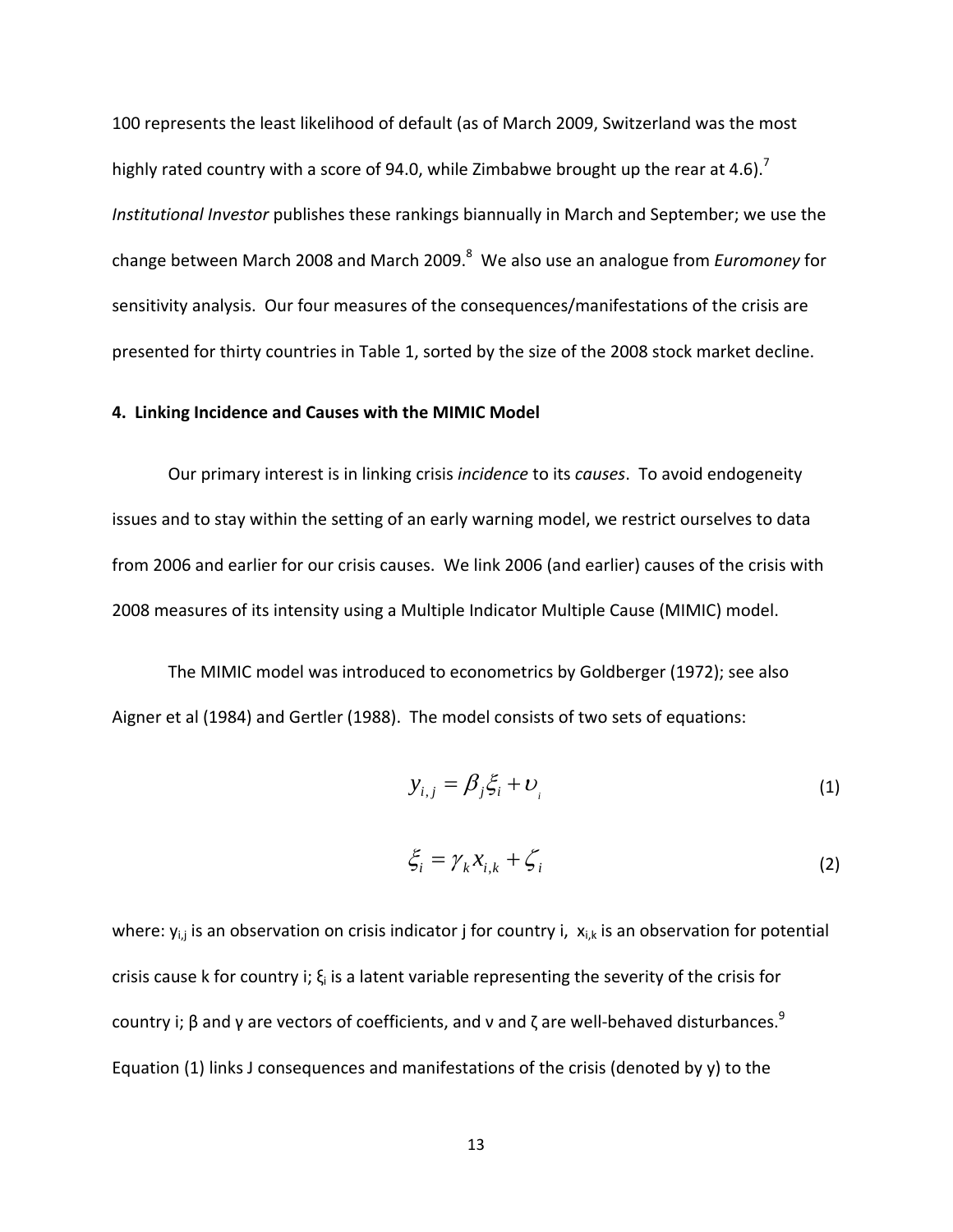unobservable measure of crisis severity. In practice, we model this *measurement* equation using our ( *J* = 4 ) indications of the crisis (the 2008 national changes in: a) real GDP, b) the stock market, c) the credit rating, and d) the exchange rate). The second equation models the *determination* of the crisis as a function of *K* causes (x's, dated 2006 or earlier).

By substituting (2) into (1), one derives a model which is no longer a function of the latent variable ξ. This MIMIC model is a system of J equations with right‐hand‐sides restricted to be proportional to each another. These proportionality restrictions constrain the structure to be a "one‐factor" model of the latent variable; with the addition of normalization, they achieve identification of the parameters in (1) and (2). One of the features of the MIMIC model is that it explicitly incorporates measurement error about a key variable – the incidence and severity of the crisis – in a non-trivial and plausible way. Indeed, this is one of the chief attractions of the MIMIC model to us.<sup>10</sup>

We estimate our MIMIC models in STATA with GLLAMM; Rabe-Hesketh et al (2004a, b) provide further details. The iterative estimation technique begins with adaptive quadrature which is followed by Newton-Raphson.<sup>11</sup> We normalize and achieve identification by imposing a factor loading of unity on the stock market change.<sup>12</sup>

In RS, we examined more than eighty possible national determinants of the crisis suggested by the literature. We found that only two variables worked consistently well; the natural logarithm of 2006 real GDP per capita, and the percentage change in the stock market between 2003 and 2006. We include both as controls in all of our analysis, as well as the log of 2006 population.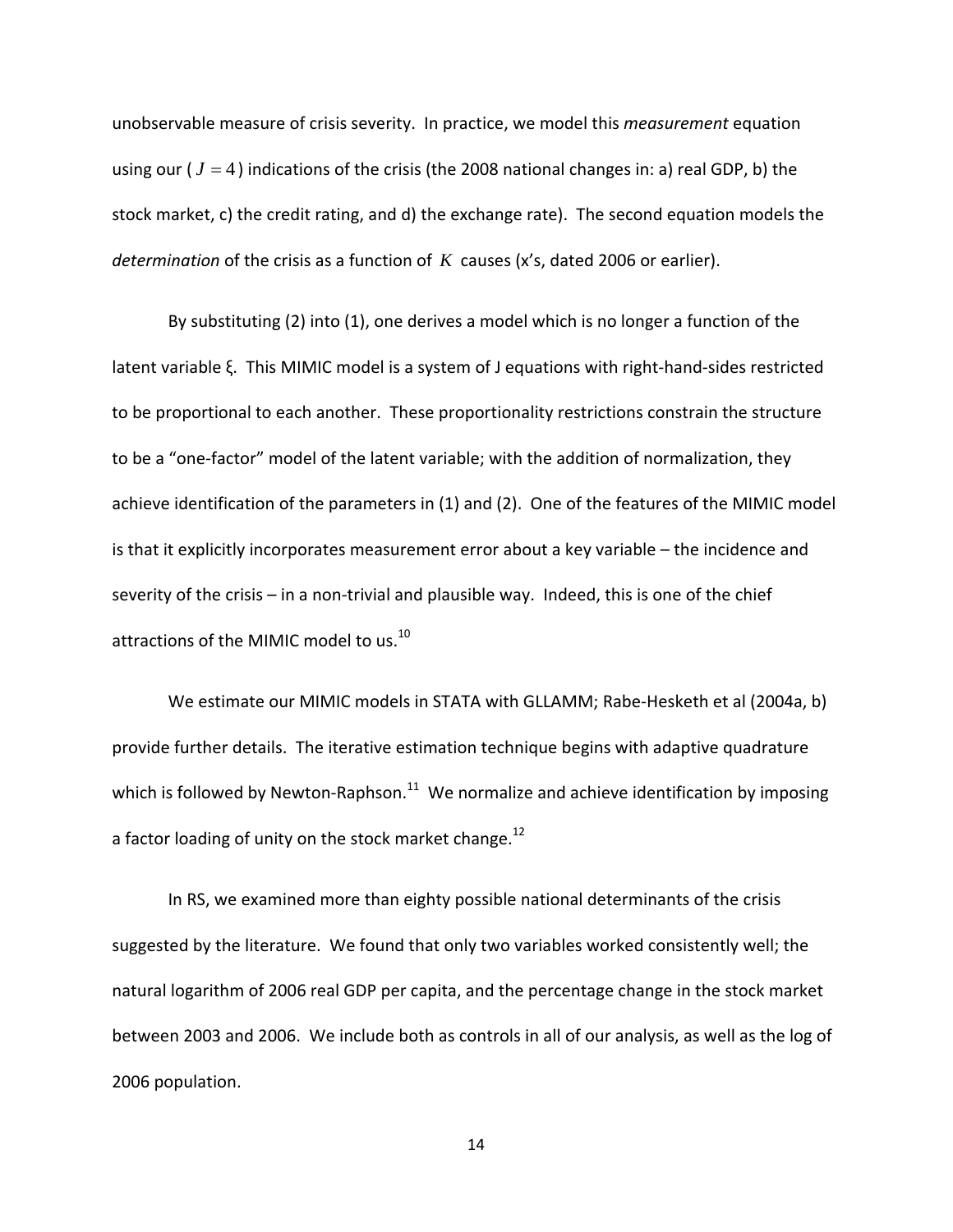In Table 2 we report MIMIC estimates of γ when we include our three control variables as potential causes in (2); we use our four default indicators as measures of the crisis. We also provide sensitivity analysis in Table 2. First, we replace the *Institutional Investor* country credit rating with its analogue from *Euromoney.* Secondly, we drop the exchange rate indicator from our four manifestations of the crisis, since some countries use the exchange rate as a tool of monetary policy. Thirdly, we replace our 2008 growth estimate with the 2009 estimate made by the *Economist Intelligence unit* in September 2009*.*  Our results consistently indicate that size has no significant impact on the incidence of crises across countries, while income has a significantly negative impact. Further, countries that experienced larger stock market rises between 2003 and 2006 also experienced more severe crises in 2008. These intuitive results mirror those of RS.

#### **5. Contagion via International Financial Linkages**

We now add each of the potential financial linkages suggested by our literature review to the default MIMIC model of Table 2 one by one, and report the estimates in Table 3. Throughout, we consistently retain size, income and the 2003‐6 stock market rise as causes (x's). The coefficients tabulated in Table 3 are taken from our default MIMIC model augmented by the cause recorded in the extreme left‐hand side; four crisis indicators are used to model ξ, while size, income, and the stock market rise are included as causes ( *x* 's), but not recorded so as to conserve on space. Standard errors are recorded in parentheses, and coefficients significantly different from zero at the .05 (.01) level are marked by one (two) asterisk(s).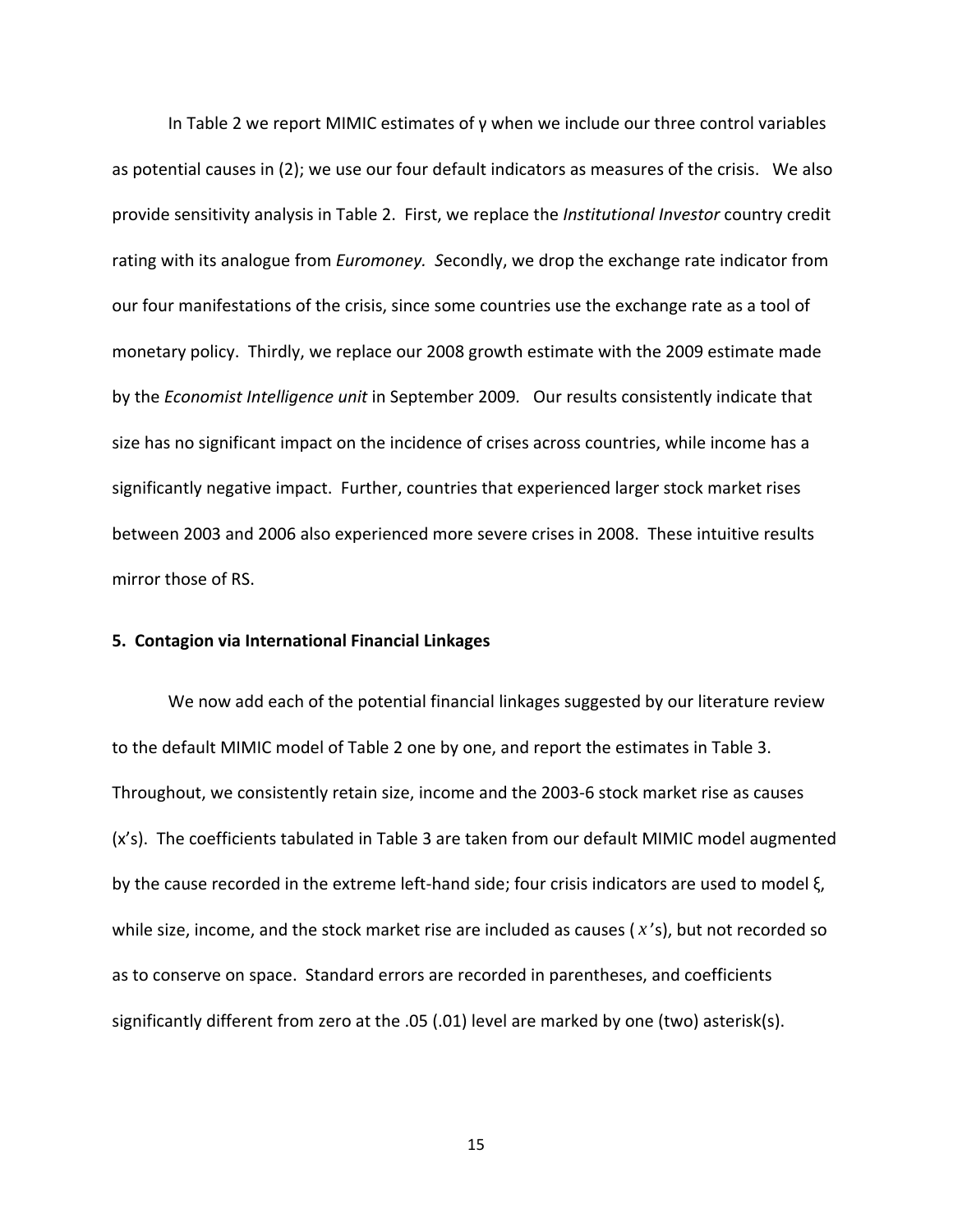We also include in Table 3 four other columns of sensitivity analysis. Each perturbs the methodology in some way so as to show the sensitivity of our results. The first column to the right of the default uses the *Euromoney* country credit ranking in place of that from *Institutional* Investor, while the next drops the exchange rate change as a crisis indicator. The two additional columns at the right‐hand side both drop the size control (which is rarely statistically significant) and replace it with either the current account or net foreign assets, both measured as percentages of GDP.

The first row of Table 3 adds to our default specification the share of external assets (taken from the IMF's 2006 *CPIS* data set) that are held in the United States. At the end of 2006, Canada held a total of US\$633.05 externally in total portfolio investments, of which some US\$325.84 billion (or 51.5%) were held in the United States. Canada was thus more heavily exposed to American financial risk than say the UK, which held only 26.6% of its external financial assets in America. The top left cell in Table 3 is the (γ) coefficient for the marginal effect of the share of foreign assets held in the United States on the latent variable of crisis incidence (ξ).<sup>13</sup> The coefficient is positive and significantly different from zero at the .05 level; countries with more exposure to American financial assets seem to have experienced *less* intense crises. Further, this result seems to be insensitive to the exact econometric specification of the statistical model.

The result that countries with greater exposure to American assets experienced less severe crises may seem initially surprising, especially given the wide‐spread chatter in the popular press about toxic American assets. However, it seems to be present in the data and is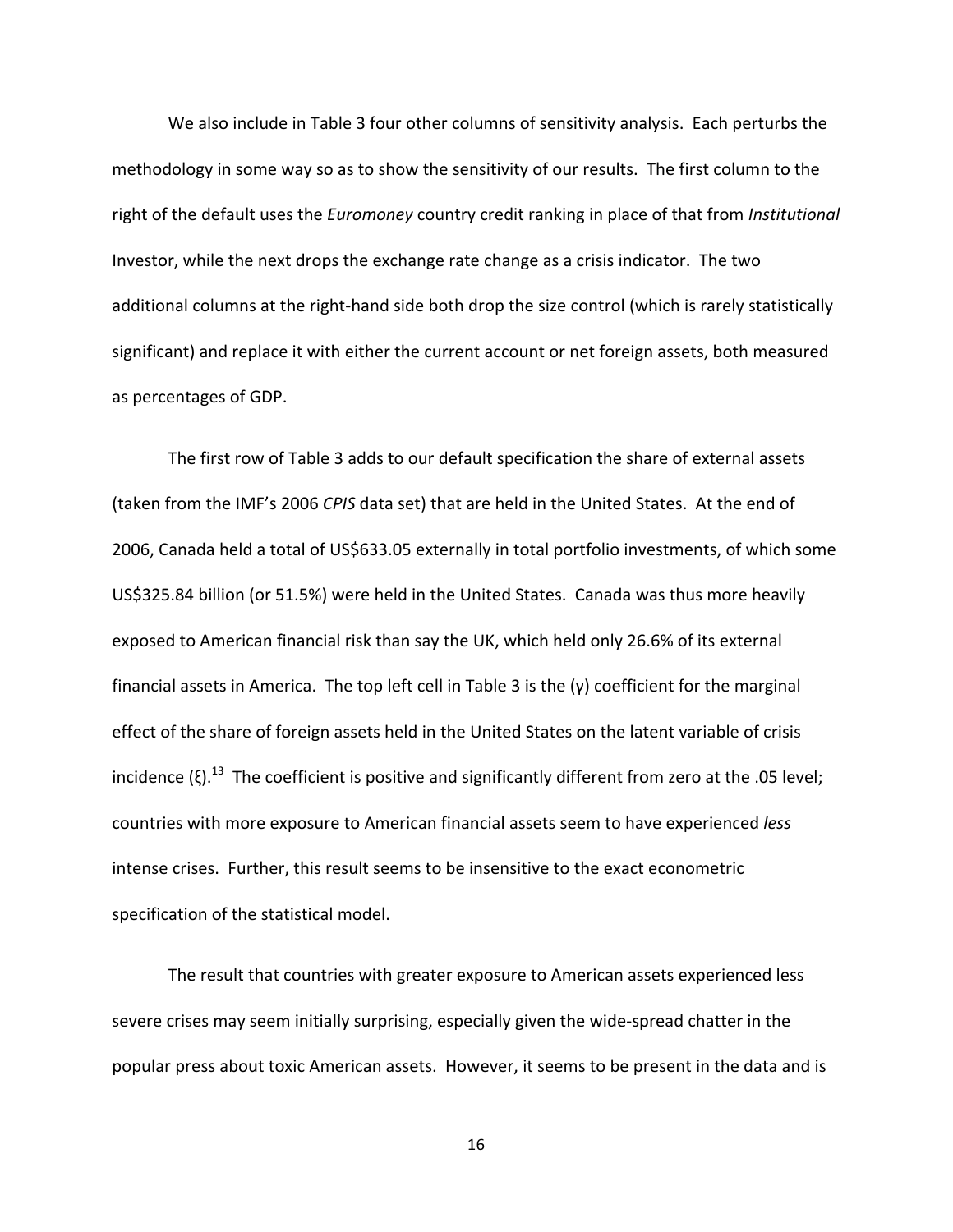not a mere statistical illusion. Figure 1 provides simple scatter‐plots of our four manifestations of the crisis graphed against the share of external assets held in the United States. Countries that had larger shares of their 2006 foreign wealth in America seem systematically to have experienced smaller stock market declines in 2008.<sup>14</sup>

It seems reasonable to view the USA as the epicenter of the crisis, but other candidates exist. In Western Europe, a number of countries have experienced particularly severe downturns, including the UK, Germany and Spain. Two large economies in East Asia – Japan and Korea – are also reasonable candidates for the dubious distinction of "crisis epicenter." Finally, a number of smaller countries in Europe – Iceland, Ireland, the Ukraine, and the three Baltic states of Estonia, Latvia, and Lithuania – have also had dramatic contractions (we refer to these as the "small crisis" countries). Accordingly, the next six rows of Table 3 replace the fraction of external assets held in the United States with analogous measures for e.g., the fraction of foreign assets held in the UK (Germany, Japan, etc). However, none of these coefficients is statistically distinguishable from zero.

Thus far, we have considered only the fraction of total foreign *assets* held in the United States (and our other candidate epicenters). However, not all assets are created equal and the 2008 crisis is sometimes particularly closely linked with poor loans, which were often securitized and sold off as debt. Accordingly, we also consider the share of total external *debt* (both total and long‐term debt) held in various countries; our results are again tabulated in Table 3. Narrowing our focus to these sub‐sets of external financial exposure only seems to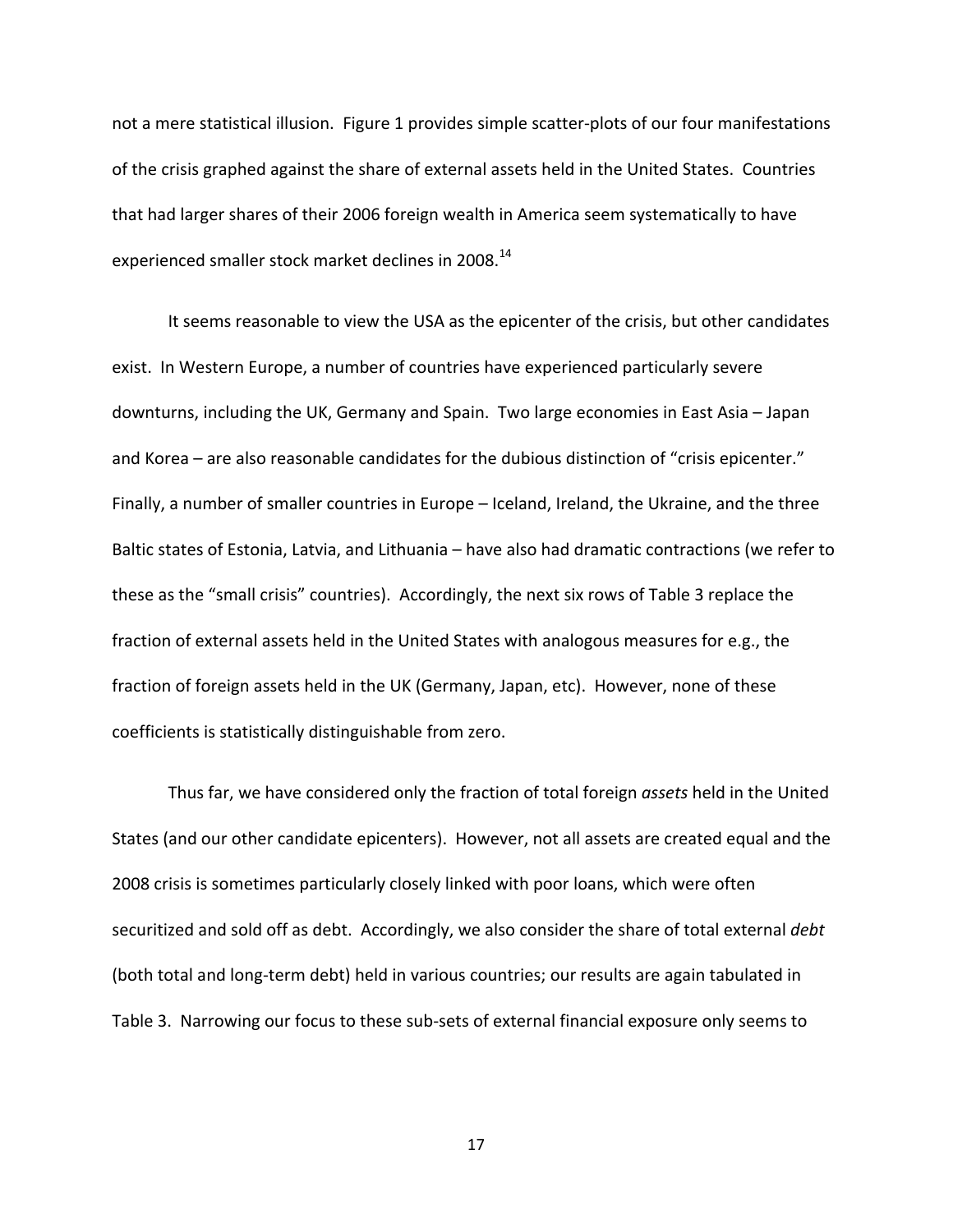blur the result further, though greater exposure to the United States still seems to be associated with somewhat less intense crises (as always, holding other things constant).

We explore our financial linkages further by taking advantage of a data set unique to America, the *Treasury International Capital* (TIC) system, which records foreign holdings of various American assets by residents of foreign countries.<sup>15</sup> This data set only includes American securities, so we normalize e.g., Canadian holdings of American assets by Canadian GDP (for the CPIS data set, we are able to express Canadian holdings of American assets as a share of total external Canadian assets). However, when we add these international financial linkages to the United States to our default MIMIC model, we find only statistically weak and sensitive results; six types of American assets are included in Table 3.

Our last pair of financial linkages is taken from the World Bank's *Global Development Finance* data set. Both refer to the currency composition of public and publicly-guaranteed (PPG) debt; we have shares of PPG debt denominated in both yen and US\$. We try both of these series in the final rows of Table 3. The higher the share of debt denominated in yen, the more intense the crisis seems to be, though this result is not usually different from zero at standard levels of statistical significance. By way of contrast, countries with higher fractions of dollar debt had less intense crises.<sup>16</sup> Figure 2 presents scatter-plots of the four crisis manifestations graphed against the fraction of PPG debt denominated in dollars, and shows evidence of weak positive correlations.

To summarize, there is little strong evidence of an international financial linkage which might have allowed a crisis centered initially in America to spread to other countries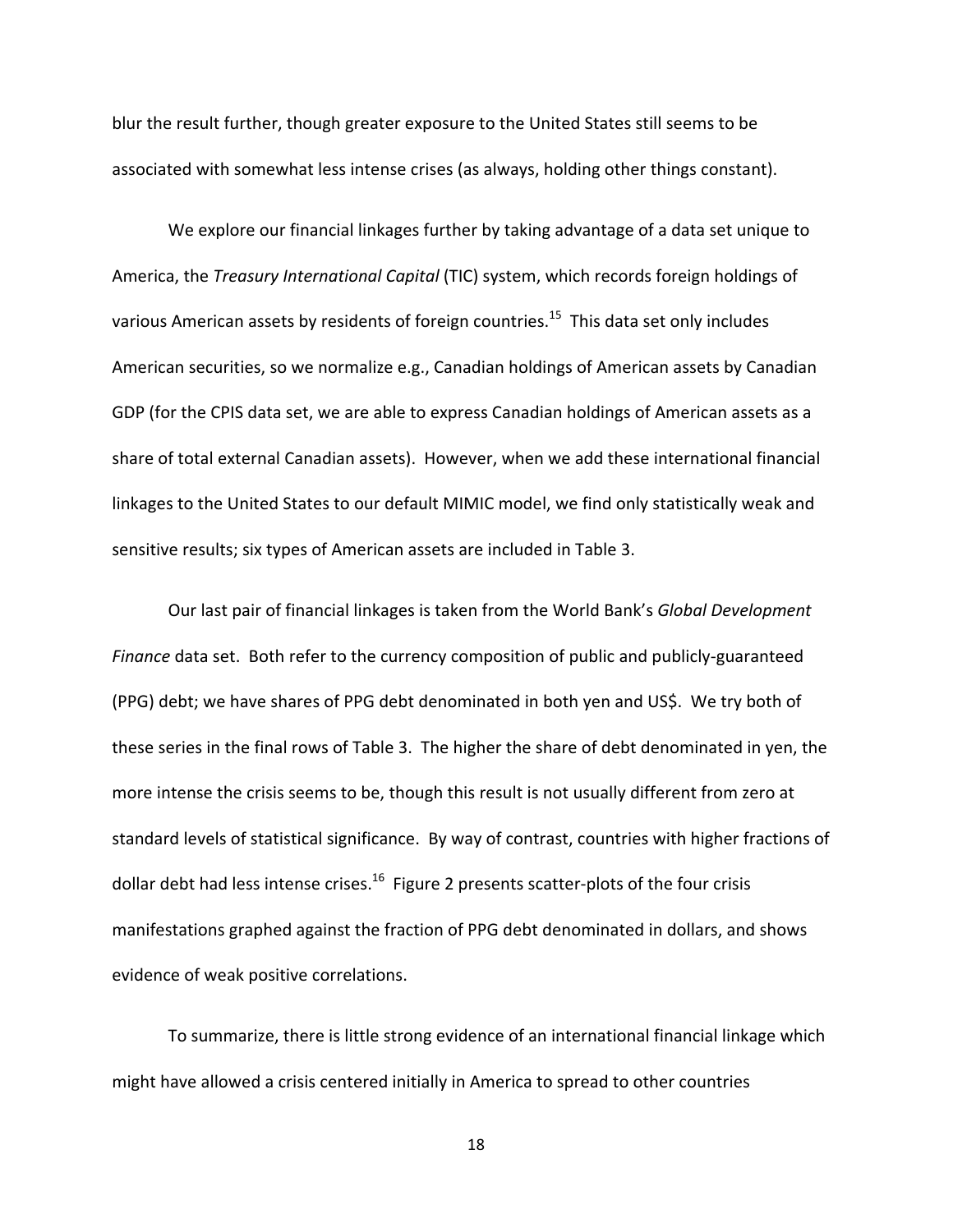contagiously.<sup>17</sup> Despite looking across a number of different potential measures of international financial linkage as well as different potential epicenters of the 2008 crisis, evidence of contagion seems weak. If anything, it appears that countries with closer financial ties to the United States seem to have experienced less intense crises.

#### **Trade Linkages**

The evidence presented in Table 3 covers a number of different financial channels that might link the epicenter of the 2008 crisis to other countries. But the channel through which the crisis was transmitted might have been real, not financial. Accordingly, we now search for evidence that the channel for contagion was real, and can be measured through bilateral trade exposure.

Table 4 is an analogue to Table 3 but examines trade linkages instead of financial linkages. Specifically, we include the fraction of total 2006 exports that a country sends to the United States as a fraction of its total exports. Canada, Mexico, and Haiti each sent over 80% of their exports to the United States while Cyprus, Qatar, and Macedonia sent less than 1% of their exports to America.<sup>18</sup> The former three countries might logically have expected their trade to suffer more than the latter in the event of an American recession. Does this measure of export vulnerability help explain relative crisis performance? The results in the top row indicate that the answer is affirmative; greater export dependence on the United States leads systematically to *less* intense financial disruptions. Figure 3 provides the relevant graphical evidence, scattering the four crisis manifestations against export dependence on America. This relationship does not characterize other potential epicenters of the crisis; there is no systematic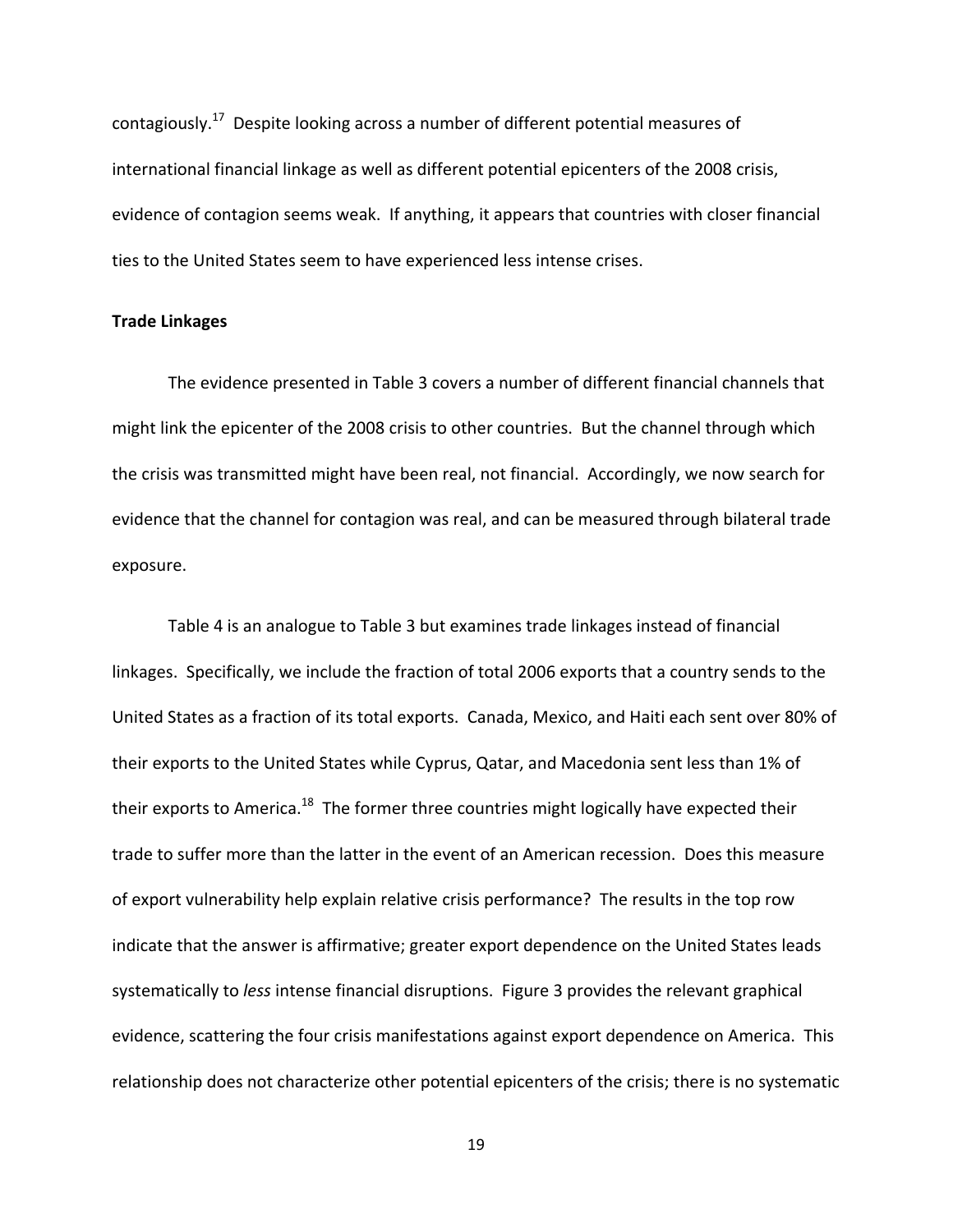strong evidence that export dependence on any except the small crisis countries matters. However, countries with substantial exports to the small crisis countries – especially those in the Baltics – are systematically associated with more intense crises.<sup>19</sup>

The top half of table 4 focuses on export exposure to the United States (and other potential epicenters of the 2008 crisis). The bottom half is analogous, but substitutes two‐way trade – the sum of bilateral exports and imports, divided by total exports and imports – in place of exports. However, this does not change the results substantively. Countries that traded more with the USA in 2006 seemed to experience less intense crises in 2006; the visual analogue is graphed in Figure  $4.^{20}$ 

## **Including both Real and Financial Linkages Simultaneously**

Thus far, the analysis has focused on searching for a single transmission channel for international crisis contagion. However, there may be more than one channel in which a crisis can spread contagiously. Accordingly we include a number of different transmission mechanisms simultaneously in Table 5.

In Table 5a, we tabulate coefficient estimates for a number of different causes which we include in the MIMIC model simultaneously. Above and beyond our three default causes (2006 size, 2006 income, and the 2003‐2006 stock market rise), we include four channels of contagion. Two are financial: the fraction of external assets held in American securities and the fraction of PPG debt denominated in dollars. The other two are real: exports to both the United States and the small crisis countries. As always, we provide a number of different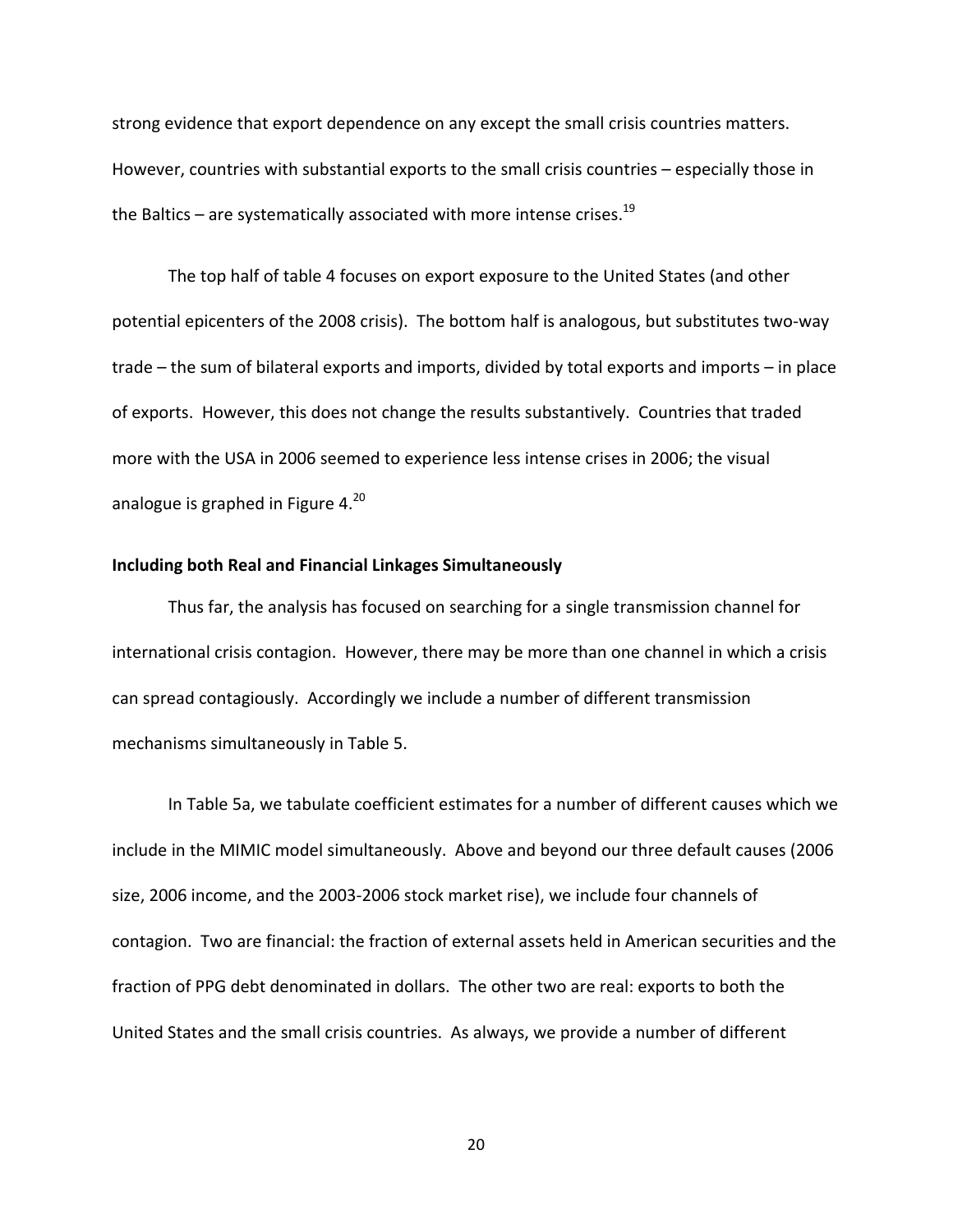perturbations of the model to check on the robustness of our findings. Table 5b is the analogue to Table 5a in every way, but substitutes trade with America in place of exports to America.

The results in Table 5 are weak; almost none of the channels for contagion seem to have statistically discernible effects on crisis intensity. The only exception is the real channel to the United States; countries that proportionately either exported more to or (especially) traded more with the United States in 2006 experienced *less* severe 2008 crises. However, there is little evidence of contagion spreading through a financial channel.

#### **6. Summary and Conclusion**

In this short paper, we model the causes of the international financial crisis that hit much of the world in 2008 . We use a flexible econometric methodology which takes into account the facts that the intensity of the crisis varies across countries, is only imperfectly measured, and may have multiple causes and manifestations. We rely on our previous work to model the *national* causes of the crisis, using data from 2006 and earlier. Above and beyond these national causes, we search for evidence that the 2008 financial crisis spread contagiously from the United States to other countries, via a number of both financial and real channels that might have transmitted the crisis from its epicenter. While we believe that it is natural to model the origins of the crisis as American, we also test for six other potential epicenters.

Despite our broad‐ranging search, we are unable to find strong evidence of contagion. Indeed, countries that were more exposed to the United States ‐‐ those that held disproportionate amounts of American securities or depended heavily on exports to the United States – seem if anything to have experienced *smaller* crises, holding other factors constant.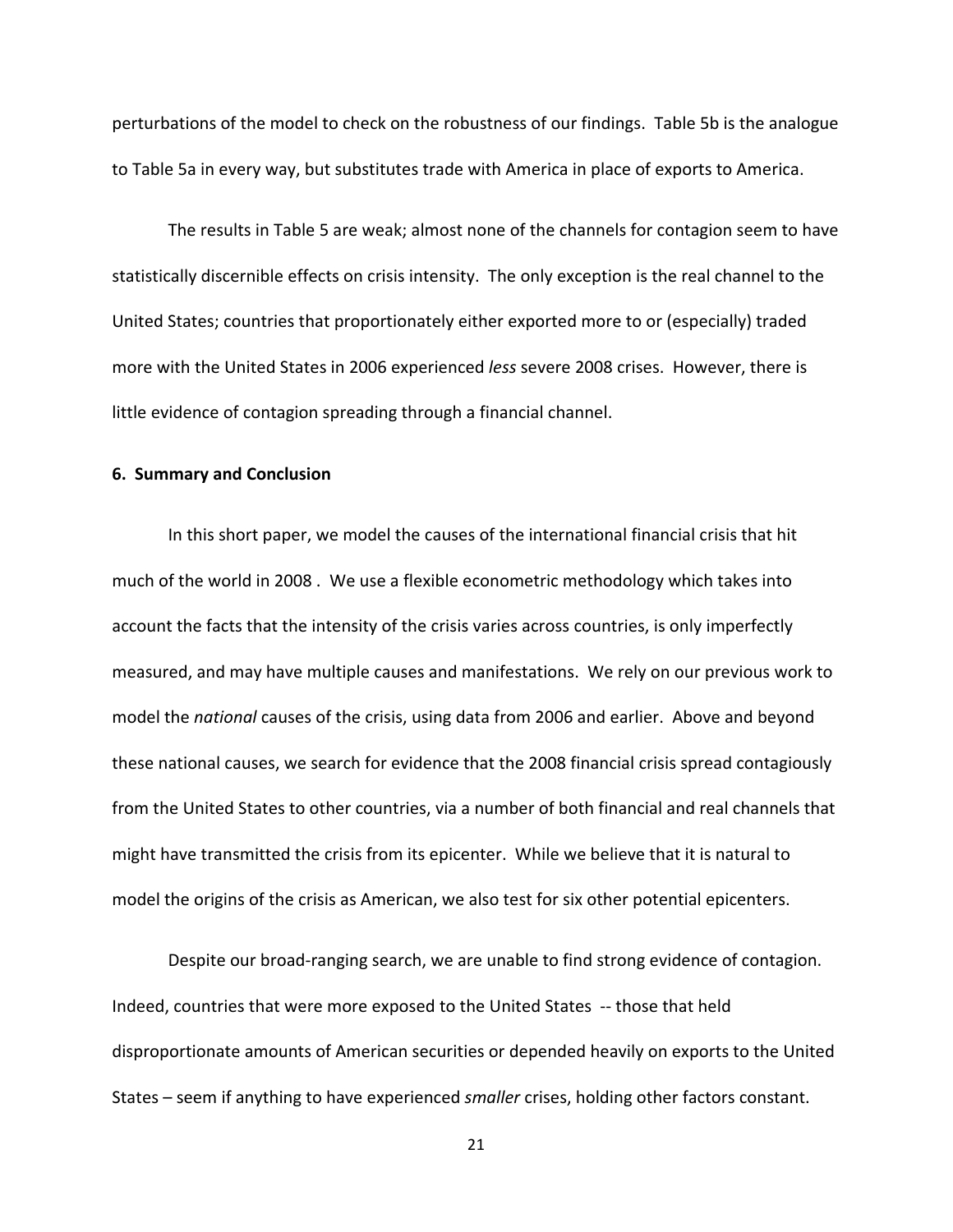Overall though, we find remarkably little evidence that the intensity of the crisis across countries can be easily modeled using quantitative techniques and standard data that is either country-specific or links countries to the source of the crisis. This negative finding in the crosssection is powerful since we know, with the benefit of hindsight, both the approximate timing and the epicenter of the 2008 crisis. It makes us skeptical of the ability of "early warning systems" which must be able to predict the incidence of future crises across both countries and time.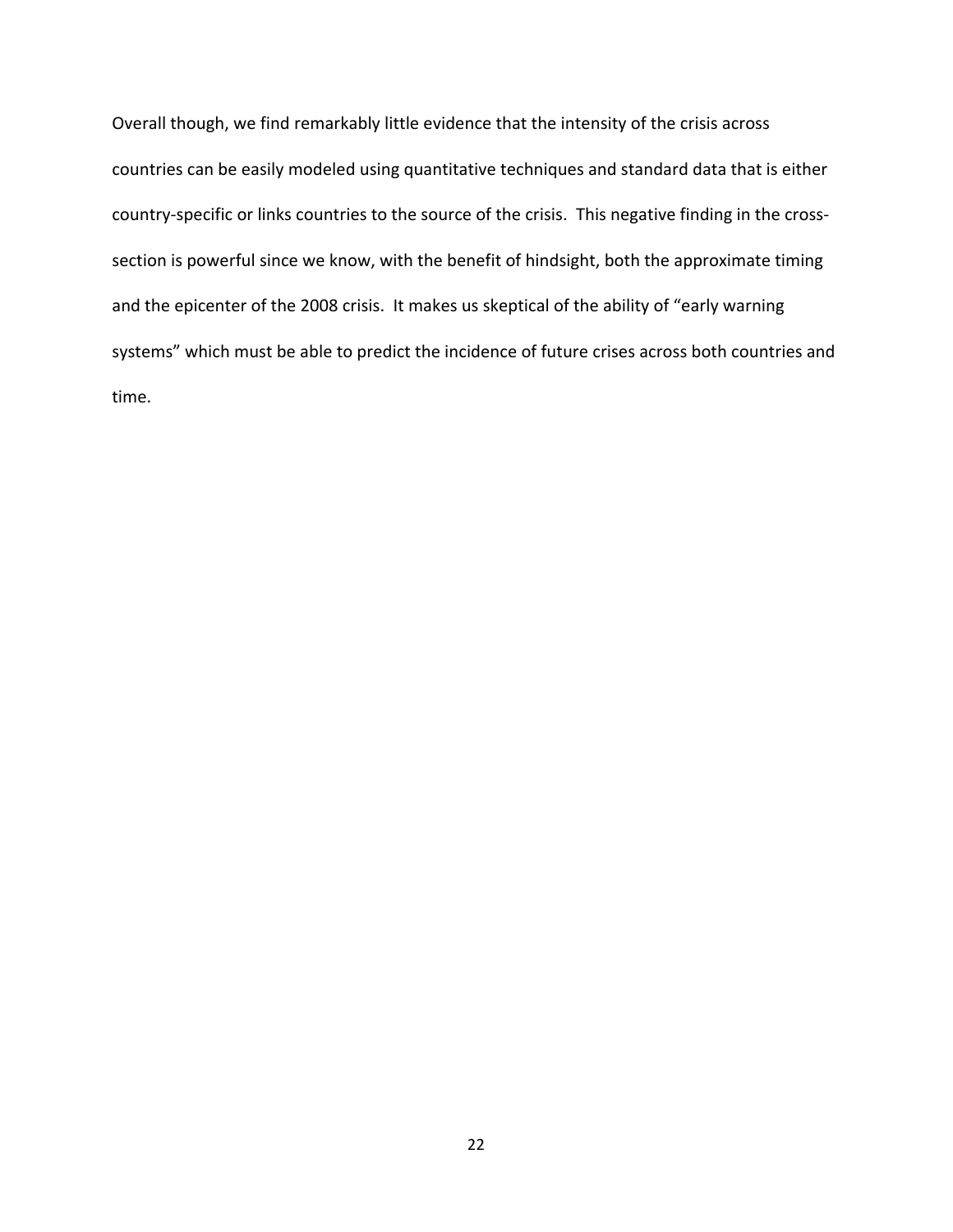## **References**

Adrian, T., and Hyun song Shin (2008) "Liquidity and Financial Contagion" *Financial Stability Review* Banque de France, February 2008.

Aigner, Dennis J., Cheng Hsiao, Arie Kapetyn, and Tom Wansbreek (2004) "Latent Variable Models in Econometrics" in *Handbook of Econometrics* II (Z. Griliches and M.D. Intriligator, eds) Elsevier Science, Amsterdam, 1321‐1393.

Allen, Franklin and Douglas Gale (2000) "Financial Contagion" *Journal of Political Economy* 108(1), 1‐33.

Baig, Taimur, and Ilan Goldfajn (1999) "Financial Market Contagion in the Asian Crisis" *International Monetary Fund Staff Papers* 46(2) June, 167‐195.

Bekaert, Geert, Campbell R. Harvey, Angela Ng (2005) "Market Integration and Contagion" *Journal of Business* 78(1,) 39‐69.

Berg, Andrew, Eduardo Borensztein, and Catherine Patillo (2004) "Assessing Early Warning Systems: How Have They Worked in Practice?" IMF Working Paper no. WP/04/52, March.

Breusch, Trevor (2005) "Estimating the Underground Economy Using MIMIC Models" ANU working paper.

Calvo, Sarah, and Carmen M. Reinhart (1996) "Capital Flows to Latin America: Is There Evidence of Contagion Effects?" in G. Calvo, M. Goldstein, and E. Hochreiter, eds., *Private Capital Flows to Emerging Markets* (Institute for International Economics: Washington D.C.).

Caramazza, Francesco, Luca A. Ricci, and Ranil Salgado, (2000), "Trade and Financial Contagion in Currency Crises," IMF Working Paper No. 00/55, March.

Coudert, Virginie and Mathieu Gex (2008) "Stormy Weather in the Credit Default Swap Market" in Felton A. and Reinhart, C. M. eds., The *First Global Financial Crisis of the 21st Century* Part II June – December 2008, VoxEU.org , 13 October 2008.

Davis, E. Philip (2008) "Liquidity, financial Crises and the Lender of Last Resort – How much of a departure is the Sub‐Prime Crisis?" in Bloxham P. and Kent C. Eds., *Lessons from the Financial Turmoil of 2007 and 2008* Reserve Bank of Australia Conference, H. C. Coombs Centre for Financial Studies, 14‐15 July, 2008.

Edwards, Sebastian, (2002), "Contagion" *The World Economy* 23(7), 873‐900.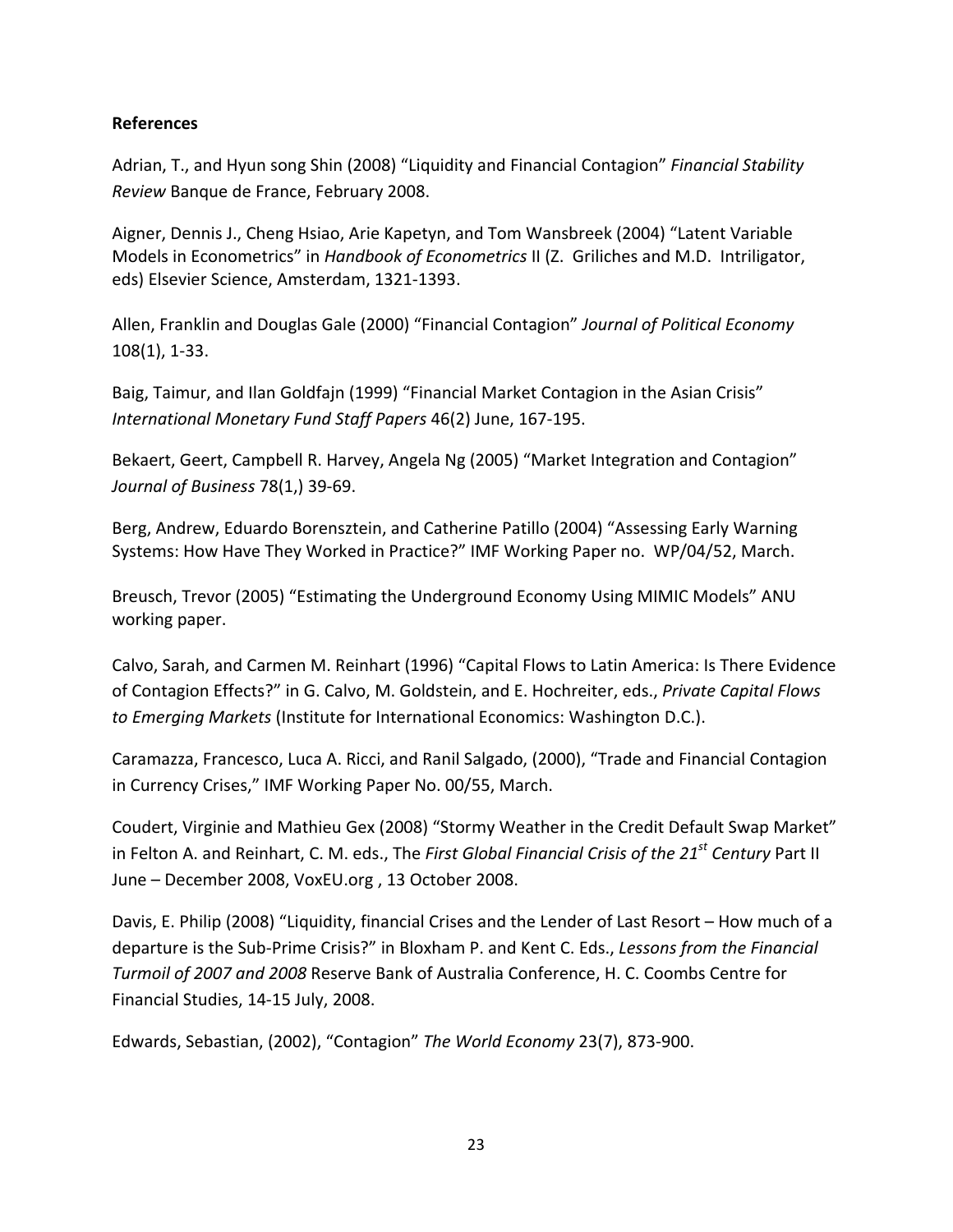Ehrmann, Michael, and Marcel Fratzscher, (2009), "Global Financial Transmission of Monetary Policy Shocks," forthcoming, Oxford bulletin of Economics and Statistics.

Eichengreen, Barry, Ashoka Mody, Milan Nedeljkovic, and Lucio Sarno (2009) "How the Subprime Crisis Went Global: Evidence from Bank Credit Default Swap Spreads, *NBER Working Pape*r #14904.

Eichengreen, Barry and Andrew K. Rose (1998) "Contagious Currency Crises: Channels of Conveyance" in T. Ito and A. Krueger, eds., *Changes in Exchange Rates in Rapidly Developing Countries* University of Chicago Press, 29‐55.

Eichengreen, Barry, Andrew K. Rose and Charles Wyplosz (1996) "Exchange Market Mayhem: The Antecedents and Aftermath of Speculative Attacks" *Economic Policy* 10(21), 251‐312.

Forbes, Kristen J., (2002), "Are Trade Linkages Important Determinants of Country Vulnerability to Crises?," in S. Edwards and J. Frankel, eds., Preventing Currency Crises in Emerging Markets, University of Chicago Press, Chicago, 77‐124.

Forbes, Kristen J., (2004), "The Asian Flu and the Russian Virus: The International Transmission of Crises in Firm‐Level Data," Journal of International Economics, 63, 59‐92.

Forbes, Kristen J., and Menzie D. Chinn, (2004), "A Decomposition of Global Linkages in financial Markets Over Time," Review of Economics and Statistics, 86(3), August, 705‐722.

Forbes, Kristen J. and Roberto Rigobon, (2001) "Measuring contagion: Conceptual and Empirical Issues" in S. Claessens and K. J. Forbes, eds., *International Financial Contagion*, MIT Press, New York, 43‐66.

Forbes, Kristen J. and Roberto Rigobon (2002) "No Contagion, Only Interdependence: Measuring Stock Market Co‐Movements" *Journal of Finance*, 57(5), 2223‐2261.

Gerlach, Stefan and Frank Smets (1995) "Contagious Speculative Attacks" *European Journal of Political Economy* 11(1), 45‐63.

Gertler, Paul J. (1988) "A Latent Variable Model of Quality Determination" *Journal of Business and Economic Statistics* 6, 97‐107.

Glick, Reuven, and Andrew K. Rose (1999) "Contagion and Trade: Why are Currency Crises Regional?" *Journal of International Money and Finance* 18, 603‐617.

Goldberger, Arthur S. (1972) "Structural Equation Methods in the Social Sciences" *Econometrica,* 40, 979‐1001.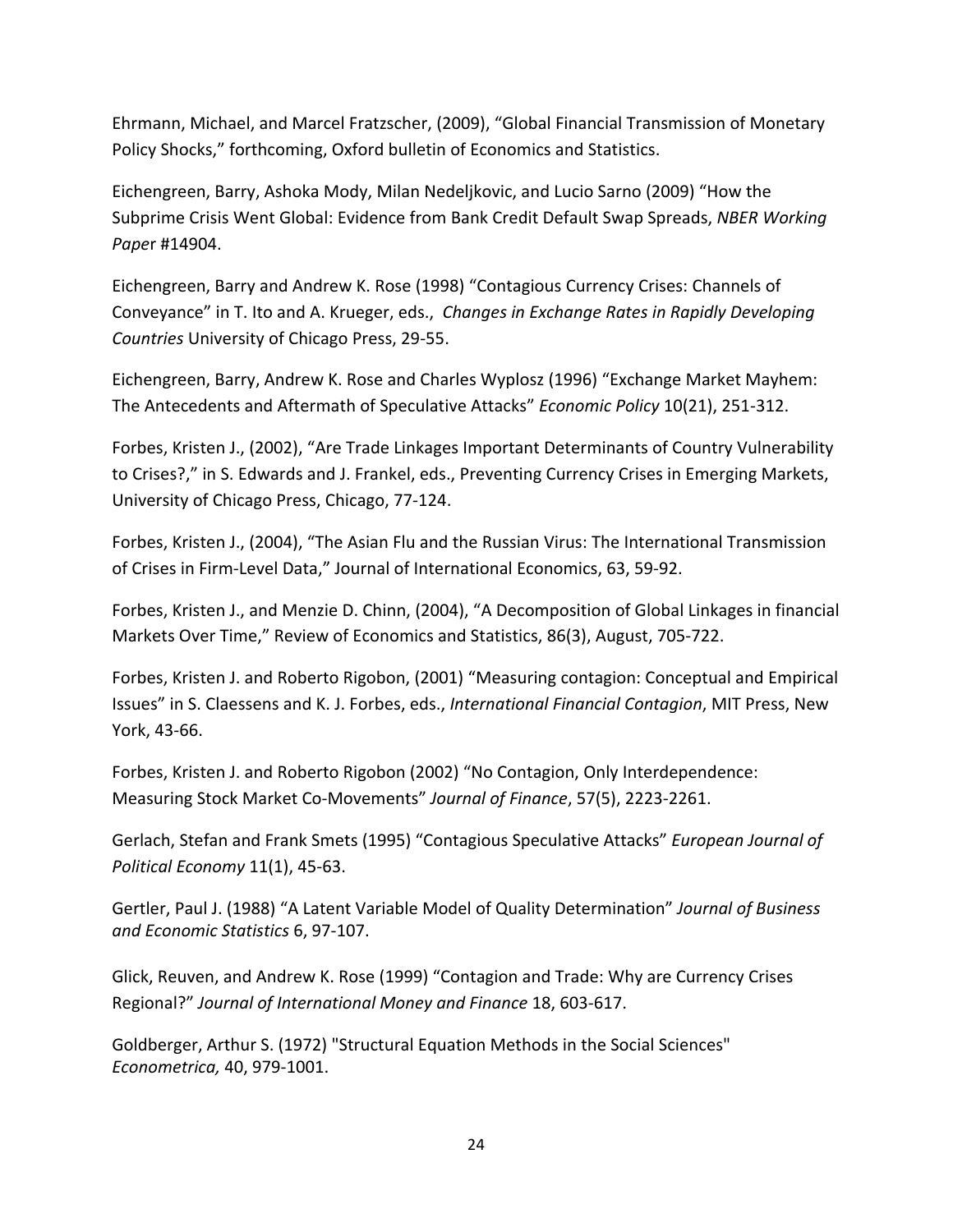Gros, Daniel, and Stefano Micossi (2008) "Crisis Management Tools for the Euro Area" " in Felton A. and Reinhart, C. M. eds., *The First Global Financial Crisis of the 21st Century* Part II June – December 2008, VoxEU.org, 30 September, 2008.

Huh, Chan and Kenneth Kasa (2001) "A Dynamic Model of Export Competition, Policy Coordination, and Simultaneous Currency Collapse" *Review of International Economics* 9(1), 68‐ 80.

Kaminsky, Graciela L., Saúl Lizondo, and Carmen M. Reinhart (1998) "Leading Indicators of Currency Crises" *International Monetary Fund Staff Papers,* 45(1), 1–48.

Kaminsky, Graciela and Carmen M. Reinhart (2000) "On Crises, Contagion, and Confusion" *Journal of International Economics* 51, 145‐168.

Kaminsky, Graciela L., Carmen M. Reinhart, and Carlos A. Vegh (2003) "The Unholy Trinity of Financial Contagion" *Journal of Economic Perspectives* 17(4), 51‐74.

Lahiri, Amartya, and Carlos Vegh (2003) "Delaying the Inevitable: Optimal Interest Rate and BOP Crises, *Journal of Political Economy* Spring(1), 1‐62.

Peek, Joe and Eric S. Rosengren (1997) "The International Transmission of Financial Shocks: The Case of Japan" *American Economic Review* 87(4), 495‐505.

Rabe‐Hesketh, Sophia, Anders Skrondal, and Andrew Pickles (2004a) "Generalized Multilevel Structural Equation Modeling" *Psychometrika* 69 (2), 167‐190**.**

Rabe‐Hesketh, Sophia, Anders Skrondal, and Andrew Pickles (2004b) "GLLAMM Manual" UC Berkeley Biostatistics Working Paper 160**.**

Reisen, Helmut (2008) "The Fallout from the Global Credit Crisis: Contagion – Emerging Markets Under Stress" in Felton A. and Reinhart, C. M. eds., The *First Global Financial Crisis of the 21st Century* Part II June – December 2008, VoxEU.org.

Rose, Andrew K. and Mark. M. Spiegel (2009) "Cross‐Country Causes and Consequences of the 2008 Crisis: Early Warning" *CEPR Discussion Paper #7354.*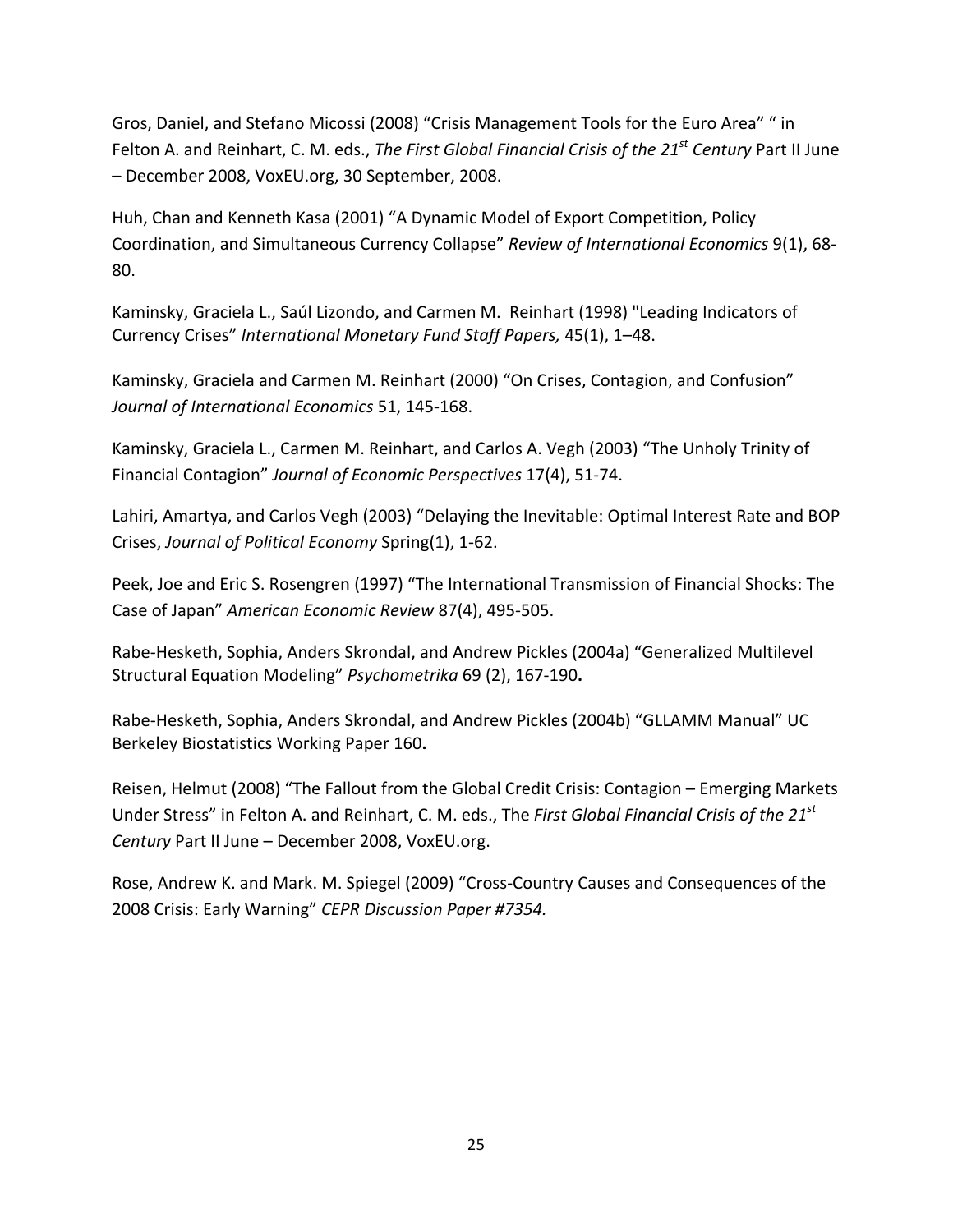|                    | % Change in Stock<br><b>Market, 2008</b> | % Change in SDR<br><b>Exchange Rate,</b><br>2008 | Change in<br>Institutional<br><b>Investor Rating</b> | 2008 Growth    |
|--------------------|------------------------------------------|--------------------------------------------------|------------------------------------------------------|----------------|
| Iceland            | $-90$                                    | 90                                               | $-32.5$                                              | $-4.7$         |
| <b>Bulgaria</b>    | $-79.7$                                  | $\mathbf{1}$                                     | $-6.6$                                               | 5.4            |
| <b>Cyprus</b>      | $-77.2$                                  | 3.1                                              | 0.8                                                  | 3.5            |
| <b>Ukraine</b>     | $-74.3$                                  | 48.7                                             | $-12.1$                                              | 2.1            |
| <b>Macedonia</b>   | $-72.8$                                  | 1.9                                              | $\mathbf 0$                                          | 4.9            |
| Romania            | $-70.5$                                  | 12.5                                             | $-5.9$                                               | 7.7            |
| Slovenia           | $-67.5$                                  | 3.1                                              | 0.5                                                  | 4              |
| Croatia            | $-67.1$                                  | 0.8                                              | $-3.7$                                               | 2.2            |
| <b>Ireland</b>     | $-66.1$                                  | 3.1                                              | $-7.8$                                               | $-2.8$         |
| Lithuania          | $-66$                                    | 1.3                                              | $-7.9$                                               | 3.7            |
| <b>Kazakhstan</b>  | $-65.7$                                  | $-2.1$                                           | $-8.9$                                               | 3.2            |
| <b>Greece</b>      | $-65.5$                                  | 3.1                                              | $-4.6$                                               | 3              |
| China              | $-65.2$                                  | $-8.8$                                           | $-2.4$                                               | 9              |
| <b>Russia</b>      | $-64.9$                                  | 16.7                                             | $-4.8$                                               | 5.6            |
| <b>Estonia</b>     | $-63$                                    | 1.7                                              | $-9.4$                                               | $-2.8$         |
| <b>Austria</b>     | $-61.2$                                  | 3.1                                              | $-4.6$                                               | 1.6            |
| Peru               | $-59.8$                                  | 2.1                                              | 1.1                                                  | 9.8            |
| Luxembourg         | $-59.5$                                  | 3.1                                              | $-2.6$                                               | 0.6            |
| Egypt              | $-57.5$                                  | $-3.1$                                           | $-0.8$                                               | 7.2            |
| Saudi Arabia       | $-56.5$                                  | $-2.5$                                           | $-0.4$                                               | 4.2            |
| Latvia             | $-55.1$                                  | $-0.3$                                           | $-8.3$                                               | $-4.6$         |
| <b>Belgium</b>     | $-53.8$                                  | 3.1                                              | $-3.8$                                               | 1.1            |
| <b>Finland</b>     | $-53.4$                                  | 3.1                                              | $-2.6$                                               | 1.4            |
| <b>Hungary</b>     | $-53.2$                                  | 6.1                                              | $-7.6$                                               | 0.4            |
| Norway             | $-52.6$                                  | 26.1                                             | $-2.1$                                               | 1.5            |
| <b>Turkey</b>      | $-52.4$                                  | 27.6                                             | $-3$                                                 | 1.5            |
| <b>Netherlands</b> | $-52.3$                                  | 3.1                                              | $-2.5$                                               | $\overline{2}$ |
| <b>Czech Rep</b>   | $-52.2$                                  | 4.3                                              | $-1.7$                                               | 3.5            |
| Portugal           | $-51.2$                                  | 3.1                                              | $-4.3$                                               | $\mathbf 0$    |
| <b>Poland</b>      | $-51.1$                                  | 18.6                                             | $-1.5$                                               | 4.8            |

**Table 1: Crisis Manifestations** (30 countries, sorted by 2008 Stock Market Decline)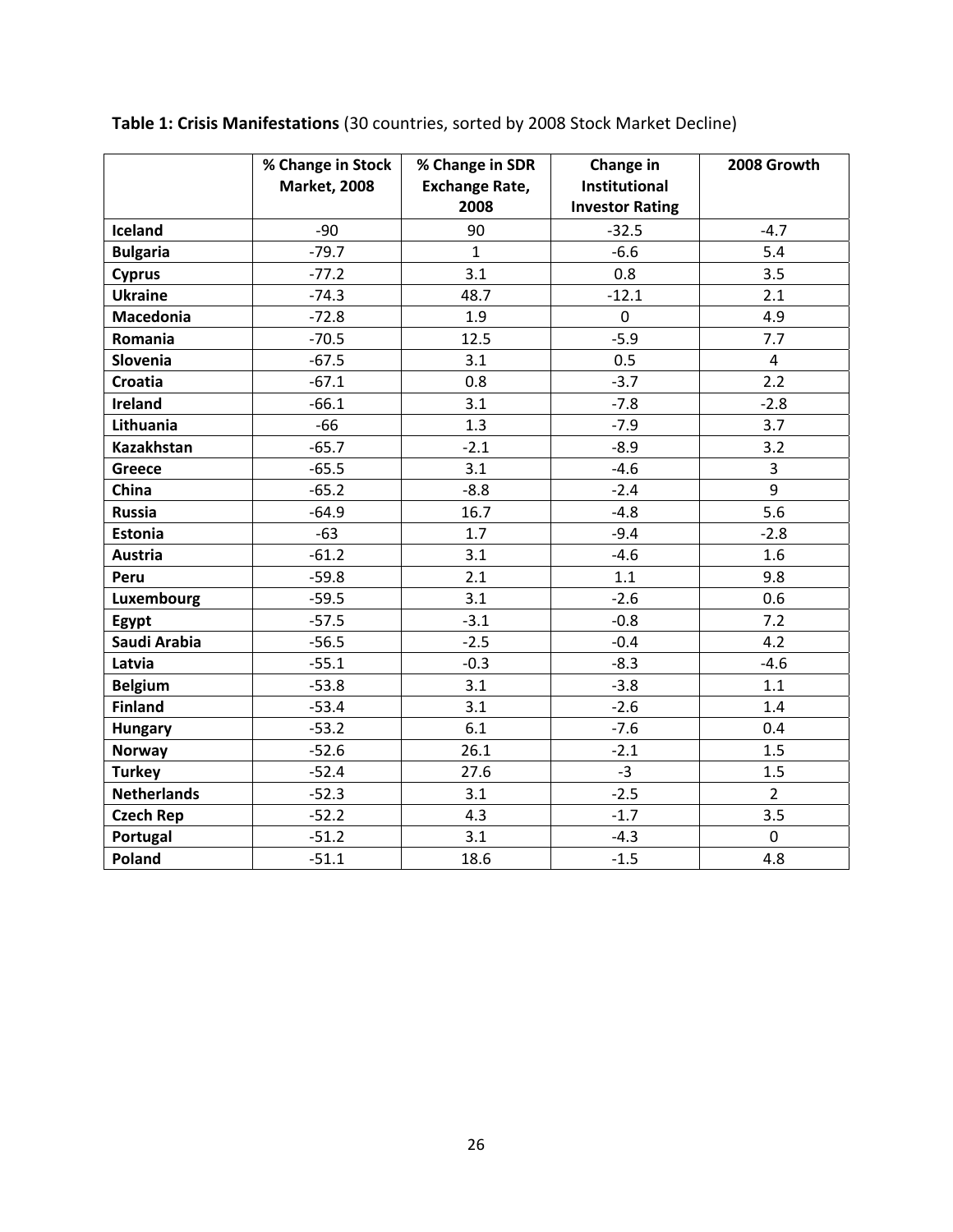## **Table 2: Default Model: Only Control Variables**

| Control                     | <b>Default</b> | <b>Drop Exchange</b> | Euromoney, | 2009 Growth, |
|-----------------------------|----------------|----------------------|------------|--------------|
|                             |                | <b>Rate Cause</b>    | not II     | not 2008     |
| Log (2006 Population)       | $-1.2$         | $-1.2$               | $-1.2$     | $-1.1$       |
|                             | (1.1)          | (1.1)                | (1.1)      | (1.1)        |
| Log (2006 real GDP $p/c$ )  | $-12.8**$      | $-12.8**$            | $-12.9**$  | $-12.9**$    |
|                             | (2.4)          | (2.5)                | (2.4)      | (2.4)        |
| 2003-2006 Stock Market Rise | $-10.2**$      | $-10.2$              | $-10.1**$  | $-10.1**$    |
|                             | (2.0)          | (2.0)                | (2.0)      | (2.0)        |

Coefficients, with standard error displayed in parentheses. Coefficients significantly different from zero at .05 (.01) significance level marked by one (two) asterisk(s). Each column represents MIMC estimation on cross-section. Default: 4 consequences (2008 change in Stocks, 2008 Growth, 1‐year change in Institutional rating, 2008 Exchange Rate change), fixed loading on stocks. Adaptive quadrature estimation; 85 observations.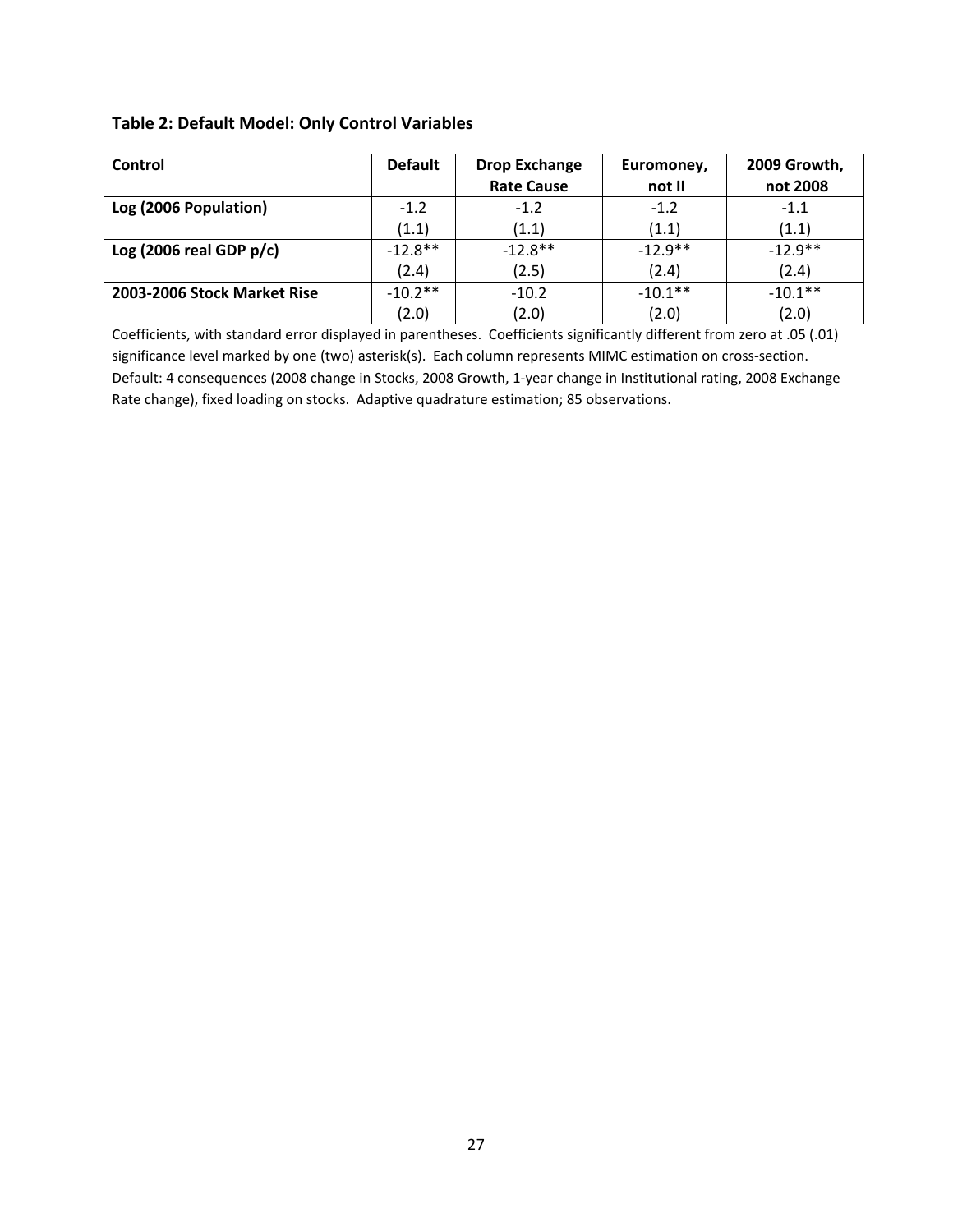## **Table 3: Adding Financial Linkages, One by One**

| Linkage                 | <b>Exposure</b> | <b>Default</b> | <b>Drop</b>       | Euromoney, | <b>Condition on</b> | <b>Condition on</b> |
|-------------------------|-----------------|----------------|-------------------|------------|---------------------|---------------------|
| (2006)                  | to              |                | <b>Exchange</b>   | not II     | C/acc (%GDP),       | NFA (%GDP),         |
|                         |                 |                | <b>Rate Cause</b> |            | not size            | not size            |
| <b>CPIS Asset Share</b> | <b>USA</b>      | $.27*$         | $.36**$           | $.29*$     | $.19*$              | $.23*$              |
|                         |                 | (.10)          | (.09)             | (.10)      | (.10)               | (.10)               |
| <b>CPIS Asset Share</b> | <b>UK</b>       | $-.28$         | $-.15$            | 6e-6       | $-.28**$            | .0002               |
|                         |                 | (.14)          | (.16)             | (.00003)   | (.10)               | (.0002)             |
| <b>CPIS Asset Share</b> | Germany         | $-.30$         | $-0.68$           | $-0.36$    | $-.25$              | $-.0007$            |
|                         |                 | (.38)          | (.38)             | (.39)      | (.33)               | (.0006)             |
| <b>CPIS Asset Share</b> | Japan           | .26            | 1.02              | .32        | .0003               | .0003               |
|                         |                 | (.88)          | (.95)             | (.91)      | (.0007)             | (.0007)             |
| <b>CPIS Asset Share</b> | <b>Spain</b>    | $-.44$         | $-.70$            | $-.51$     | $-.0001$            | $-.0002$            |
|                         |                 | (.75)          | (.88)             | (.76)      | (.0003)             | (.0005)             |
| <b>CPIS Asset Share</b> | <b>Korea</b>    | .16            | $-1.01$           | .19        | $-1.06$             | .0008               |
|                         |                 | (1.97)         | (2.47)            | (1.98)     | (1.36)              | (.002)              |
| <b>CPIS Asset Share</b> | <b>Small</b>    | $-.82$         | $-1.24$           | $-.87$     | $-.43$              | .0001               |
|                         | <b>Crises</b>   | (.62)          | (.73)             | (.63)      | (.44)               | (.0005)             |
| <b>CPIS Debt Share</b>  | <b>USA</b>      | $.19*$         | $.28**$           | $.21*$     | .10                 | .13                 |
|                         |                 | (.09)          | (.08)             | (.09)      | (.09)               | (.09)               |
| <b>CPIS Debt Share</b>  | <b>UK</b>       | $-.01$         | $-.11$            | $-.02$     | $-.02$              | $-0000$             |
|                         |                 | (.27)          | (.28)             | (.27)      | (.24)               | (.0001)             |
| <b>CPIS Debt Share</b>  | Germany         | $-.35$         | $-.51$            | $-.39$     | $-28$               | $-.000$             |
|                         |                 | (.26)          | (.27)             | (.26)      | (.23)               | (.001)              |
| <b>CPIS Debt Share</b>  | Japan           | .10            | .30               | .10        | .001                | .001                |
|                         |                 | (.92)          | (.99)             | (.95)      | (.001)              | (.001)              |
| <b>CPIS Debt Share</b>  | Spain           | $-1.02$        | $-.70$            | $-1.08$    | .0002               | .000                |
|                         |                 | (.58)          | (.71)             | (.59)      | (.0004)             | (.002)              |
| <b>CPIS Debt Share</b>  | <b>Korea</b>    | $-.64$         | .15               | $-.62$     | $-2.12$             | $-1.71$             |
|                         |                 | (1.73)         | (1.76)            | (1.73)     | (1.48)              | (1.35)              |
| <b>CPIS Debt Share</b>  | Small           | $-.18$         | $-1.14$           | $-.22$     | .09                 | $-.0004$            |
|                         | <b>Crises</b>   | (.61)          | (.74)             | (.62)      | (.43)               | (.0007)             |
| <b>CPIS Long Debt</b>   | <b>USA</b>      | $-.64$         | $.28**$           | $.20*$     | .11                 | .14                 |
| <b>Share</b>            |                 | (1.26)         | (.09)             | (.09)      | (.09)               | (.09)               |
| <b>CPIS Long Debt</b>   | <b>UK</b>       | .06            | .03               | .06        | .11                 | $-0000$             |
| <b>Share</b>            |                 | (.33)          | (.35)             | (.34)      | (.27)               | (.0002)             |
| <b>CPIS Long Debt</b>   | Germany         | $-.36$         | $-.51$            | $-.40$     | $-.30$              | $-.26$              |
| <b>Share</b>            |                 | (.26)          | (.26)             | (.26)      | (.23)               | (.22)               |
| <b>CPIS Long Debt</b>   | Japan           | .81            | .70               | .77        | $-.04$              | .25                 |
| <b>Share</b>            |                 | (1.10)         | (1.19)            | (1.13)     | (.86)               | (.86)               |
| <b>CPIS Long Debt</b>   | <b>Spain</b>    | $-.71$         | $-.40$            | $-0.76$    | $-.11$              | $-.11$              |
| <b>Share</b>            |                 | (.60)          | (.71)             | (.61)      | (.44)               | (.48)               |
| <b>CPIS Long Debt</b>   | <b>Korea</b>    | $-0.37$        | .43               | $-.35$     | $-.57$              | $-1.06$             |
| <b>Share</b>            |                 | (1.40)         | (1.42)            | (1.41)     | (1.21)              | (.91)               |
| <b>CPIS Long Debt</b>   | Small           | .15            | $-.59$            | .14        | $-.01$              | $-.0006$            |
| <b>Share</b>            | <b>Crises</b>   | (.51)          | (.72)             | (.51)      | (1.03)              | (.0005)             |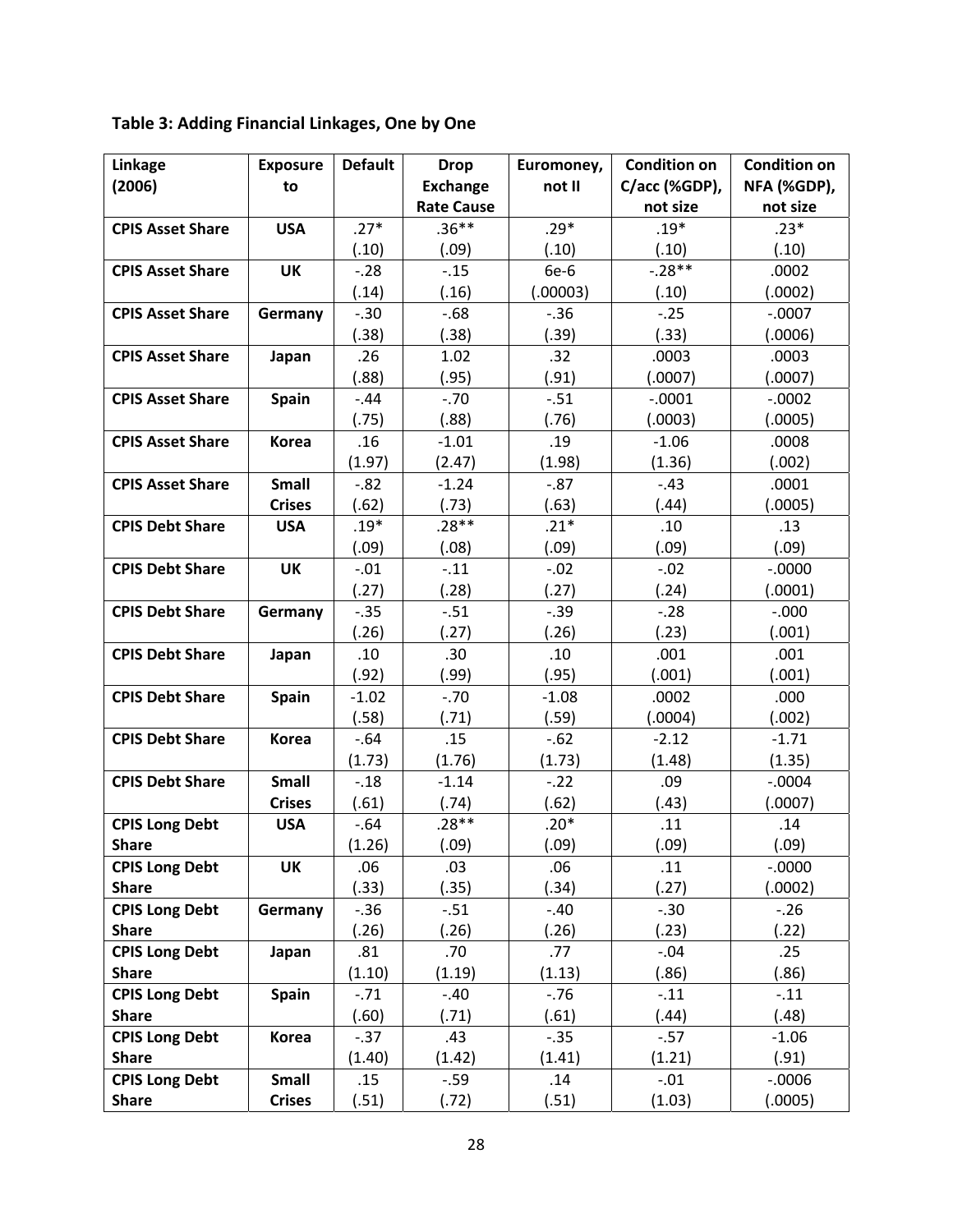| <b>US TIC</b>          | <b>USA</b> | .19     | $-.04$  | .17     | .10       | .42     |
|------------------------|------------|---------|---------|---------|-----------|---------|
| Assets/GDP             |            | (1.39)  | (1.40)  | (1.39)  | (1.81)    | (1.61)  |
| US TIC                 | <b>USA</b> | 1.01    | .37     | .95     | .87       | 1.75    |
| Equity/GDP             |            | (3.96)  | (3.99)  | (3.97)  | (4.14)    | (3.84)  |
| <b>US TIC Long</b>     | <b>USA</b> | .32     | $-.18$  | .28     | $-.004$   | .70     |
| Debt/GDP               |            | (2.30)  | (2.35)  | (2.31)  | (3.74)    | (2.91)  |
| US TIC Debt/GDP        | <b>USA</b> | .22     | n/a     | .16     | $-.11$    | .16     |
|                        |            | (2.02)  |         | (2.03)  | (2.52)    | (2.69)  |
| US TIC                 | <b>USA</b> | 3.77    | $-1.42$ | 3.55    | $-2.81$   | 6.42    |
| <b>Treasuries/GDP</b>  |            | (12.14) | (12.48) | (12.20) | (15.7)    | (12.86) |
| <b>US TIC Long</b>     | <b>USA</b> | 3.55    | $-1.32$ | 3.34    | $-4.48$   | 5.71    |
| <b>Treasuries /GDP</b> |            | (13.75) | (14.06) | (13.80) | (15.7)    | (15.41) |
| % PPG Debt in          | Japan      | $-.33$  | $-.34$  | $-.33$  | $-0.66**$ | $-58**$ |
| Yen                    |            | (.25)   | (.25)   | (.25)   | (.10)     | (.10)   |
| % PPG Debt in \$       | <b>USA</b> | $.21*$  | $.21*$  | $.22*$  | $.18**$   | $.15*$  |
|                        |            | (.10)   | (.10)   | (.10)   | (.06)     | (.07)   |

Coefficients, with standard error displayed in parentheses. Coefficients significantly different from zero at .05 (.01) significance level marked by one (two) asterisk(s). Each cell represents MIMC estimation on cross-section. Default: 4 consequences (2008 change in Stocks, 2008 Growth, 1‐year change in Institutional rating, 2008 Exchange Rate change), fixed loading on stocks. Three control causes (log 2006 population, log 2006 real GDP p/c, 2003‐06 stock market decline) included in all runs but not recorded. Adaptive quadrature estimation.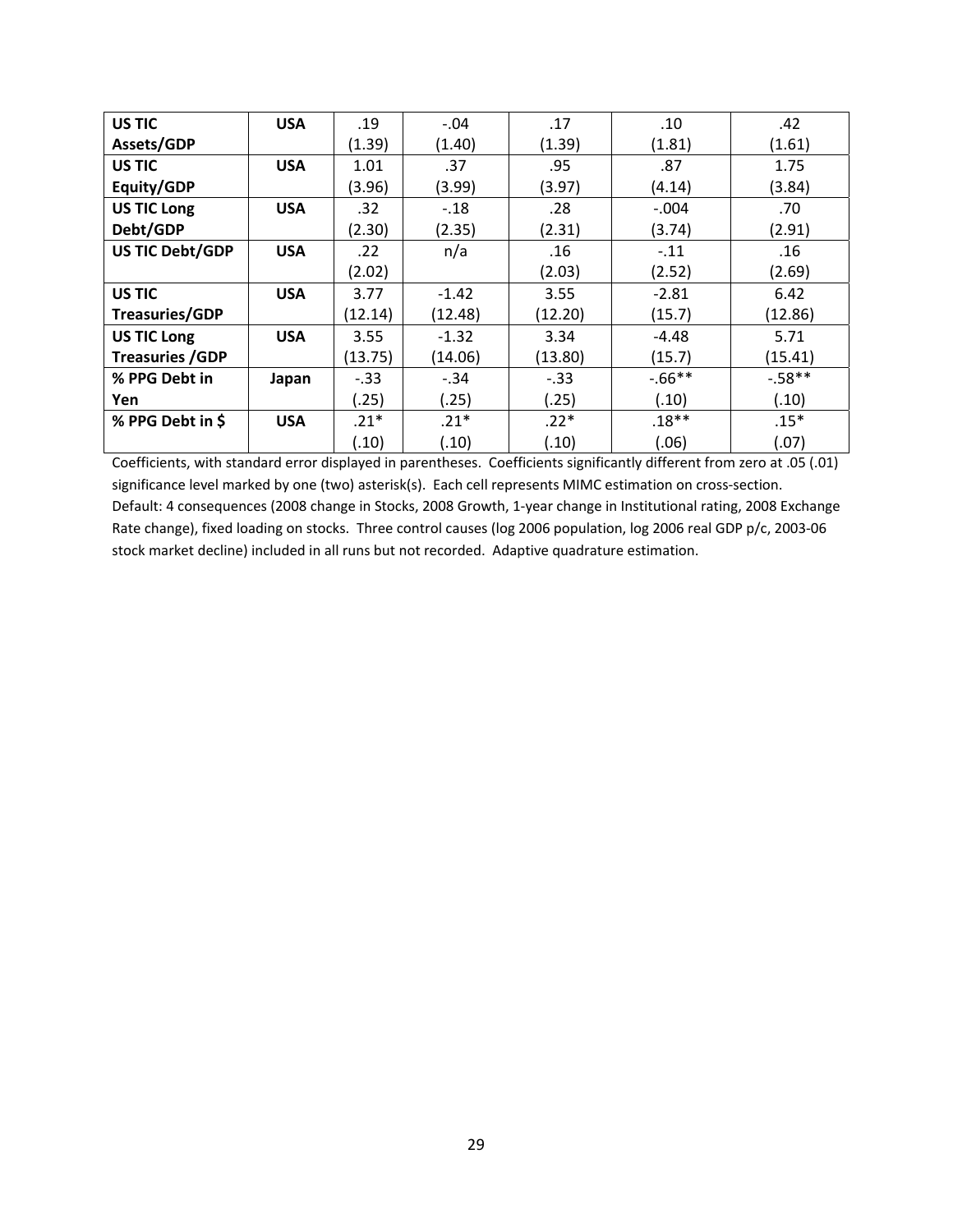| Linkage        | <b>Exposure</b> | <b>Default</b> | <b>Drop</b>          | Euromoney, | <b>Condition on</b> | <b>Condition on</b> |
|----------------|-----------------|----------------|----------------------|------------|---------------------|---------------------|
| (2006)         | to              |                | <b>Exchange Rate</b> | not II     | Trade (%GDP),       | Exports (%GDP),     |
|                |                 |                | Cause                |            | not size            | not size            |
| <b>Exports</b> | <b>USA</b>      | $.28**$        | $.32**$              | $.29**$    | $.31***$            | $.30**$             |
|                |                 | (.10)          | (.10)                | (.10)      | (.09)               | (.09)               |
| <b>Exports</b> | <b>UK</b>       | $-.55$         | $-.53$               | $-0.66$    | $-.51$              | .0002               |
|                |                 | (.35)          | (.36)                | (.35)      | (.29)               | (.0007)             |
| <b>Exports</b> | Germany         | $-.42$         | $-.50$               | $-.44$     | $-.43$              | $-.45$              |
|                |                 | (.25)          | (.26)                | (.25)      | (.25)               | (.24)               |
| <b>Exports</b> | Japan           | $-.26$         | $-.24$               | $-.26$     | $-.27$              | $-.29$              |
|                |                 | (.36)          | (.37)                | (.36)      | (.34)               | (.35)               |
| <b>Exports</b> | <b>Spain</b>    | .18            | .22                  | .18        | .16                 | .14                 |
|                |                 | (.45)          | (.46)                | (.45)      | (.42)               | (.42)               |
| <b>Exports</b> | <b>Korea</b>    | .17            | .03                  | .18        | $-.0003$            | $-.0002$            |
|                |                 | (.55)          | (.56)                | (.55)      | (.0008)             | (.0002)             |
| <b>Exports</b> | Small           | $-1.02**$      | $-1.11***$           | $-1.04**$  | $-0.91**$           | $-.89**$            |
|                | <b>Crises</b>   | (.39)          | (.39)                | (.39)      | (.35)               | (.35)               |
| <b>Trade</b>   | <b>USA</b>      | $.38**$        | $.43**$              | $.38**$    | $.39**$             | $.38**$             |
|                |                 | (.12)          | (.12)                | (.12)      | (.11)               | (.11)               |
| <b>Trade</b>   | <b>UK</b>       | $-0.68$        | $-0.58$              | $-.69$     | $-.67$              | $-.61$              |
|                |                 | (.50)          | (.52)                | (.51)      | (.53)               | (.57)               |
| <b>Trade</b>   | Germany         | $-0.37$        | $-.45$               | $-.39$     | $-0.37$             | $-0.38$             |
|                |                 | (.36)          | (.26)                | (.26)      | (.26)               | (.25)               |
| <b>Trade</b>   | Japan           | $-.36$         | $-.36$               | $-.35$     | $-.40$              | $-.45$              |
|                |                 | (.44)          | (.46)                | (.44)      | (.44)               | (.45)               |
| <b>Trade</b>   | <b>Spain</b>    | .21            | .21                  | .20        | .20                 | .22                 |
|                |                 | (.49)          | (.51)                | (.50)      | (.42)               | (.42)               |
| <b>Trade</b>   | Korea           | .05            | $-.20$               | .06        | .05                 | $-.0003$            |
|                |                 | (.74)          | (.76)                | (.74)      | (.65)               | (.0004)             |
| <b>Trade</b>   | <b>Small</b>    | $-1.29**$      | $-1.39**$            | $-1.30**$  | $-1.11*$            | .0003               |
|                | <b>Crises</b>   | (.48)          | (.50)                | (.49)      | (.41)               | (.0003)             |

Coefficients, with standard error displayed in parentheses. Coefficients significantly different from zero at .05 (.01) significance level marked by one (two) asterisk(s). Each cell represents MIMC estimation on cross-section. Default: 4 consequences (2008 change in Stocks, 2008 Growth, 1‐year change in Institutional rating, 2008 Exchange Rate change), fixed loading on stocks. Three control causes (log 2006 population, log 2006 real GDP p/c, 2003‐06 stock market decline) included in all runs but not recorded. Adaptive quadrature estimation.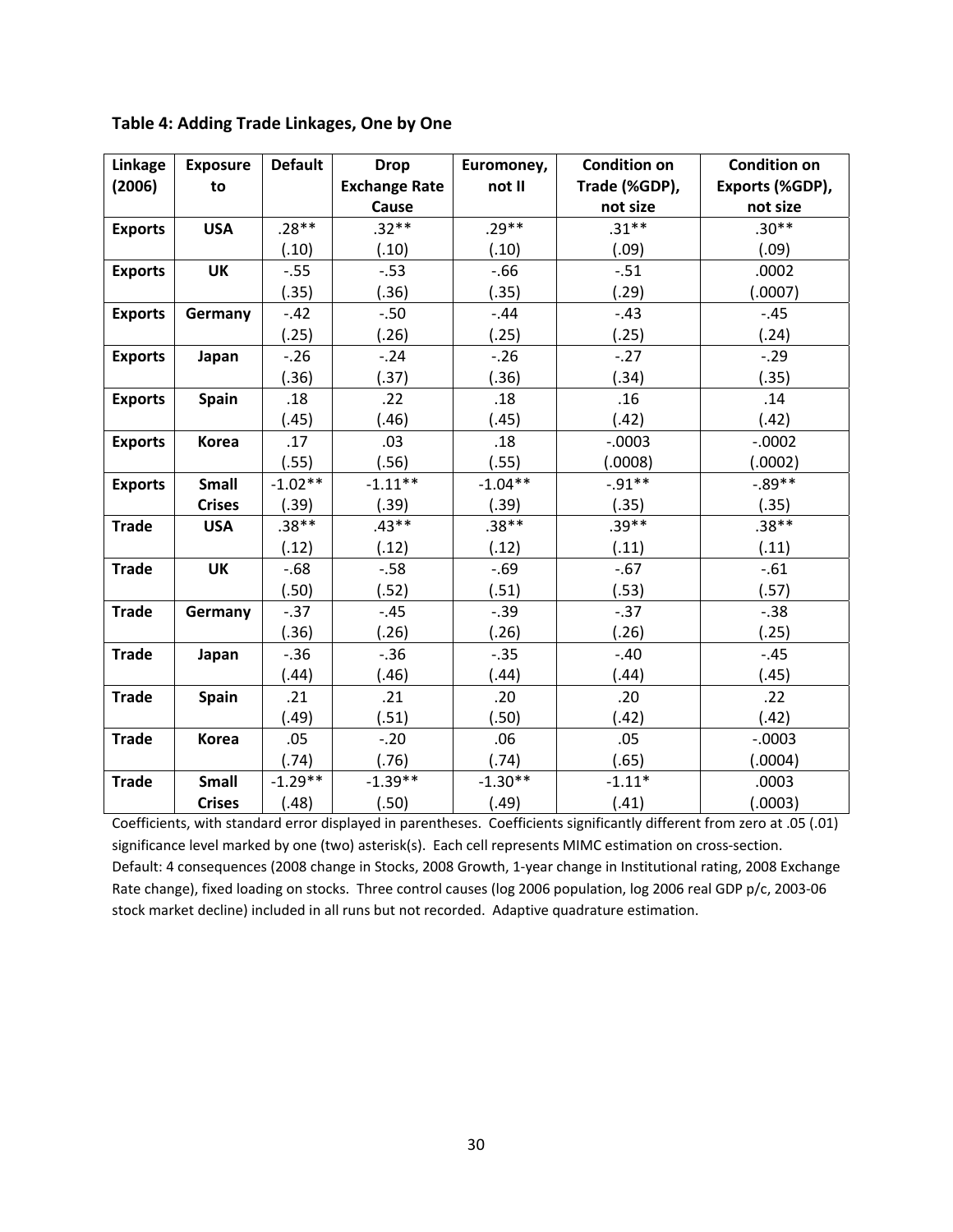| <b>Control or</b>     | <b>Exposure</b> | <b>Default</b> | <b>Drop</b>       | Euromoney, | <b>Condition on</b> | <b>Condition on</b> |
|-----------------------|-----------------|----------------|-------------------|------------|---------------------|---------------------|
| <b>Linkage (2006)</b> | to              |                | <b>Exchange</b>   | not II     | C/acc and           | <b>NFA and</b>      |
|                       |                 |                | <b>Rate Cause</b> |            | Trade (%GDP)        | <b>Exports</b>      |
|                       |                 |                |                   |            |                     | (%                  |
| Log 2006              |                 | $-5.51*$       | $-5.66**$         | $-5.59**$  | $-8.93**$           | $-7.03**$           |
| (Population)          |                 | (2.06)         | (2.01)            | (2.06)     | (2.34)              | (2.41)              |
| Log 2006              |                 | $-6.68$        | $-7.02$           | $-6.75$    | $-2.90$             | 1.02                |
| (GDP p/c)             |                 | (9.48)         | (9.39)            | (9.46)     | (10.15)             | (10.3)              |
| <b>Stock Market</b>   |                 | $-5.04**$      | $-5.00**$         | $-5.03**$  | $-4.33**$           | $-6.48**$           |
| Rise, 2003-6          |                 | (1.95)         | (1.94)            | (1.94)     | (1.86)              | (2.06)              |
| <b>CPIS Asset</b>     | <b>USA</b>      | .15            | .15               | .16        | $-.01$              | .08                 |
| <b>Share, 2006</b>    |                 | (.14)          | (.14)             | (.14)      | (.15)               | (.14)               |
| % PPG 2006            | <b>USA</b>      | $-0.15$        | $-.14$            | $-.14$     | $-.01$              | .07                 |
| Debt in \$            |                 | (.20)          | (.20)             | (.20)      | (.24)               | (.25)               |
| <b>Exports</b>        | Small           | $-71$          | $-.70$            | $-.72$     | $-.47$              | $-.98$              |
| 2006                  | <b>Crises</b>   | (.48)          | (.47)             | (.47)      | (.47)               | (.48)               |
| <b>Exports</b>        | <b>USA</b>      | .35            | .35               | .34        | $.43*$              | $.41*$              |
| 2006                  |                 | (.18)          | (.18)             | (.18)      | (.17)               | (.18)               |
| 2006 Current          |                 |                |                   |            | .80                 |                     |
| <b>Account</b>        |                 |                |                   |            | (.40)               |                     |
| (%                    |                 |                |                   |            |                     |                     |
| <b>2006 Trade</b>     |                 |                |                   |            | $-.15$              |                     |
| (%                    |                 |                |                   |            | (.10)               |                     |
| <b>2006 NFA</b>       |                 |                |                   |            |                     | $-6.95$             |
| (%                    |                 |                |                   |            |                     | (9.11)              |
| 2006 Exports          |                 |                |                   |            |                     | $-0.23$             |
| (%                    |                 |                |                   |            |                     | (.17)               |

**Table 5a: Adding Financial and Real Linkages, Simultaneously (US Exports)**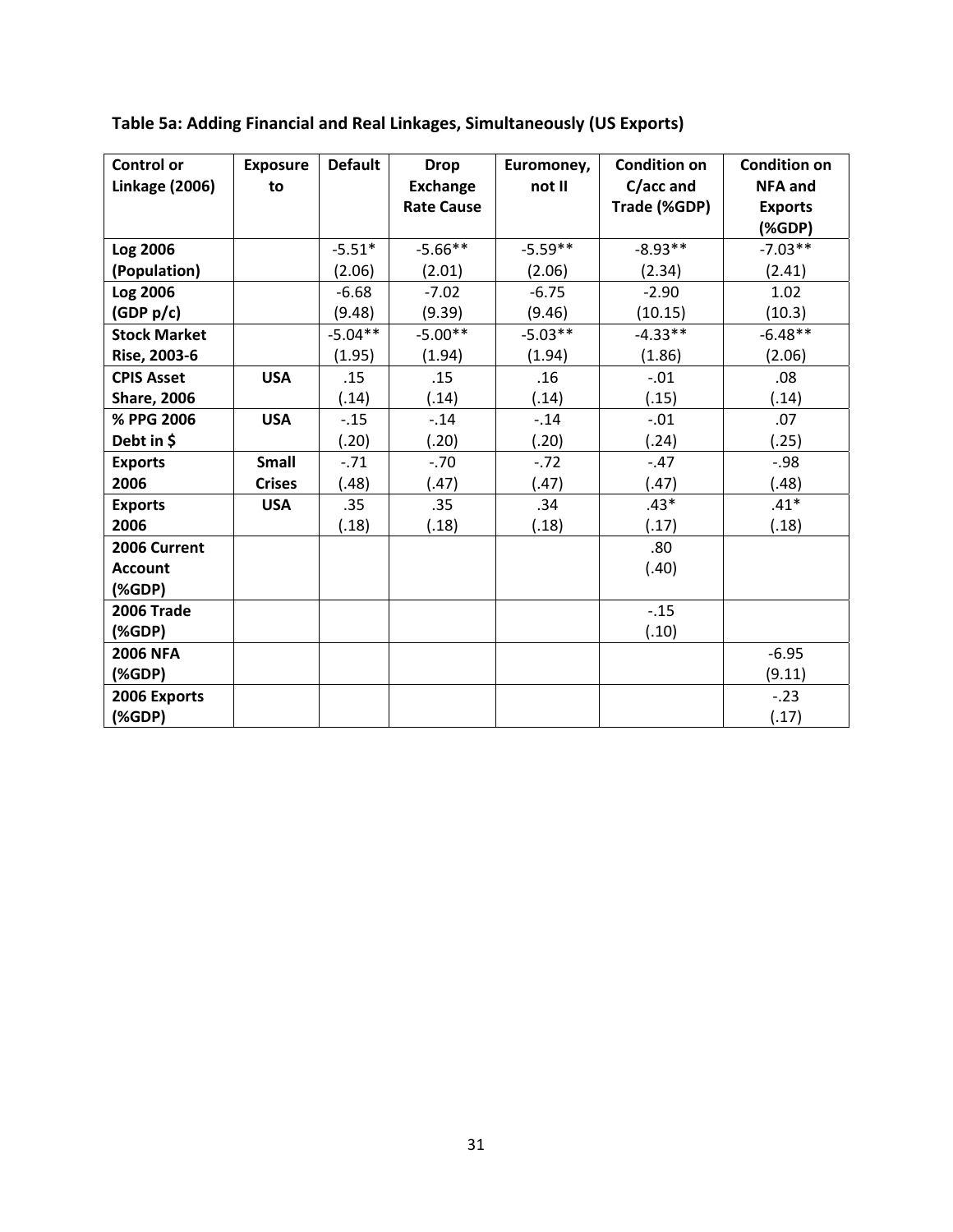| <b>Linkage</b>      | <b>Exposure</b> | <b>Default</b> | <b>Drop</b>       | Euromoney, | <b>Condition on</b> | <b>Condition on</b> |
|---------------------|-----------------|----------------|-------------------|------------|---------------------|---------------------|
|                     | to              |                | <b>Exchange</b>   | not II     | C/acc and           | <b>NFA and</b>      |
|                     |                 |                | <b>Rate Cause</b> |            | Trade (%GDP)        | <b>Exports</b>      |
|                     |                 |                |                   |            |                     | (%                  |
| Log 2006            |                 | $-5.22**$      | $-5.36**$         | $-5.32**$  | $-8.80**$           | $-6.89**$           |
| (Population)        |                 | (1.98)         | (1.93)            | (1.98)     | (2.19)              | (2.30)              |
| Log 2006            |                 | $-5.42$        | $-5.73$           | $-5.51$    | $-.45$              | 2.43                |
| (GDP p/c)           |                 | (9.14)         | (9.04)            | (9.12)     | (9.59)              | (9.91)              |
| <b>Stock Market</b> |                 | $-4.59**$      | $-4.55**$         | $-4.59**$  | $-3.90*$            | $-5.91**$           |
| Rise, 2003-6        |                 | (1.89)         | (1.88)            | (1.89)     | (1.75)              | (2.01)              |
| <b>CPIS Asset</b>   | <b>USA</b>      | .08            | .08               | .09        | $-.10$              | .01                 |
| <b>Share, 2006</b>  |                 | (.15)          | (.14)             | (.15)      | (.15)               | (.15)               |
| % PPG 2006          | <b>USA</b>      | $-12$          | $-.11$            | $-.12$     | .04                 | .11                 |
| Debt in \$          |                 | (.19)          | (.19)             | (.19)      | (.22)               | (.24)               |
| <b>Exports</b>      | Small           | $-65$          | $-.64$            | $-66$      | $-.42$              | $-.92$              |
| 2006                | <b>Crises</b>   | (.46)          | (.45)             | (.46)      | (.44)               | (.46)               |
| <b>Trade</b>        | <b>USA</b>      | $.57*$         | $.57*$            | $.56*$     | $.68**$             | $.64**$             |
|                     |                 | (.24)          | (.23)             | (.24)      | (.21)               | (.23)               |
| 2006 Current        |                 |                |                   |            | $.81*$              |                     |
| <b>Account</b>      |                 |                |                   |            | (.37)               |                     |
| (%                  |                 |                |                   |            |                     |                     |
| <b>2006 Trade</b>   |                 |                |                   |            | $-17$               |                     |
| (%GDP)              |                 |                |                   |            | (.09)               |                     |
| <b>2006 NFA</b>     |                 |                |                   |            |                     | $-4.79$             |
| (%                  |                 |                |                   |            |                     | (8.81)              |
| 2006 Exports        |                 |                |                   |            |                     | $-.24$              |
| (%                  |                 |                |                   |            |                     | (.17)               |

## **Table 5b: Adding Financial and Real Linkages, Simultaneously (US Trade)**

Coefficients, with standard error displayed in parentheses. Coefficients significantly different from zero at .05 (.01) significance level marked by one (two) asterisk(s). Each column represents MIMC estimation on cross-section. Default: 4 consequences (2008 change in Stocks, 2008 Growth, 1‐year change in Institutional rating, 2008 Exchange Rate change), fixed loading on stocks. Three control causes (log 2006 population, log 2006 real GDP p/c, 2003‐06 stock market decline) included in all runs but not recorded. Adaptive quadrature estimation.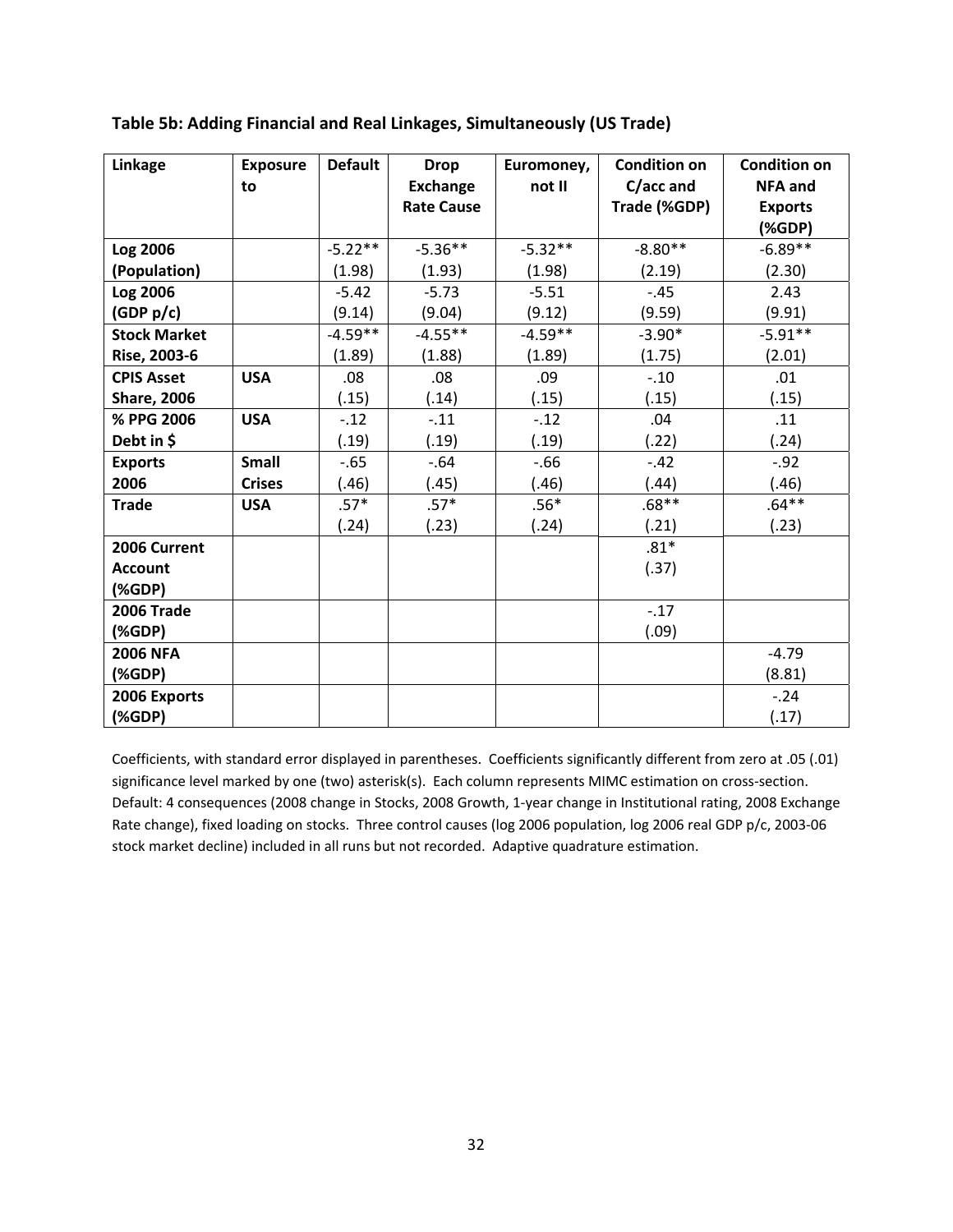





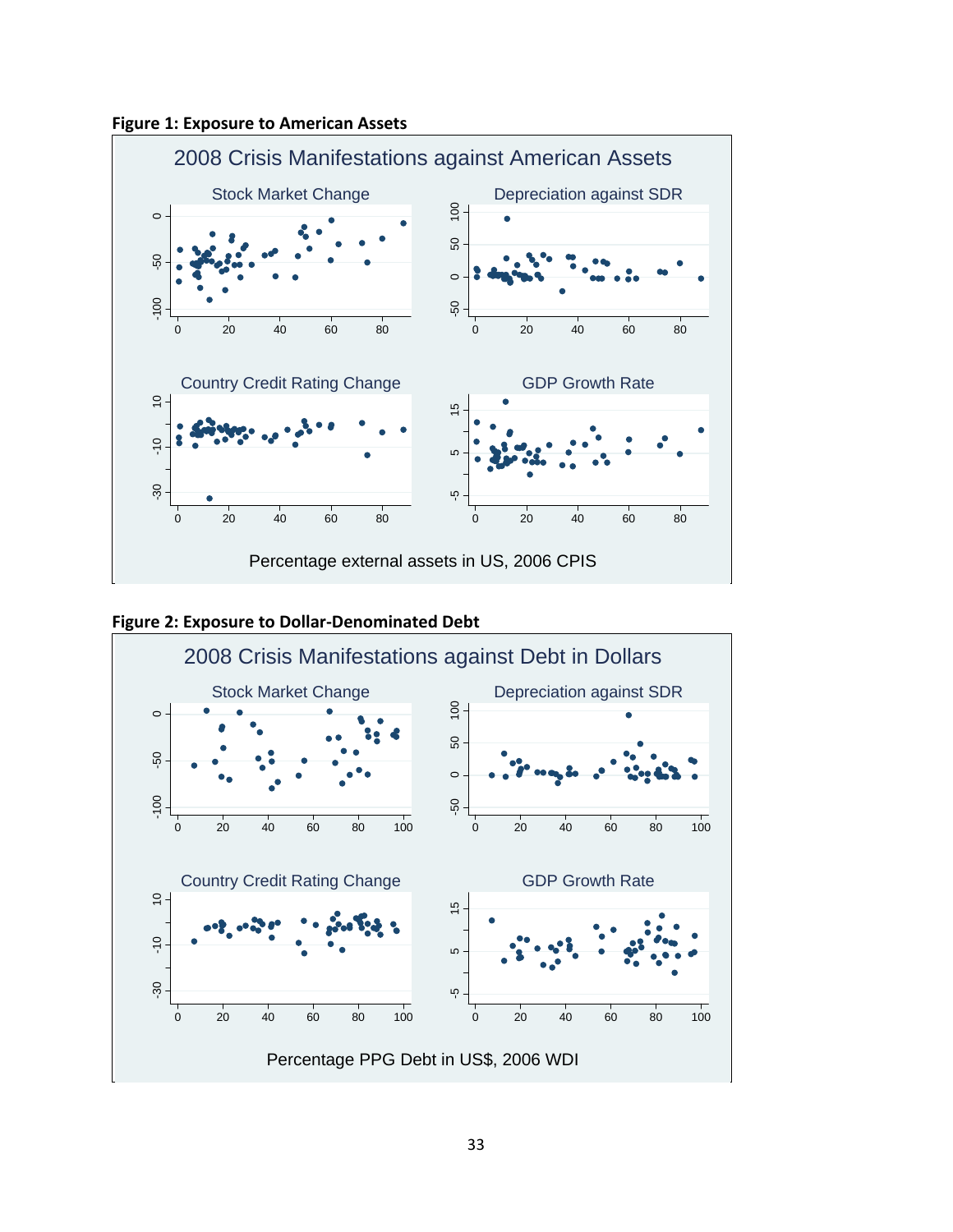





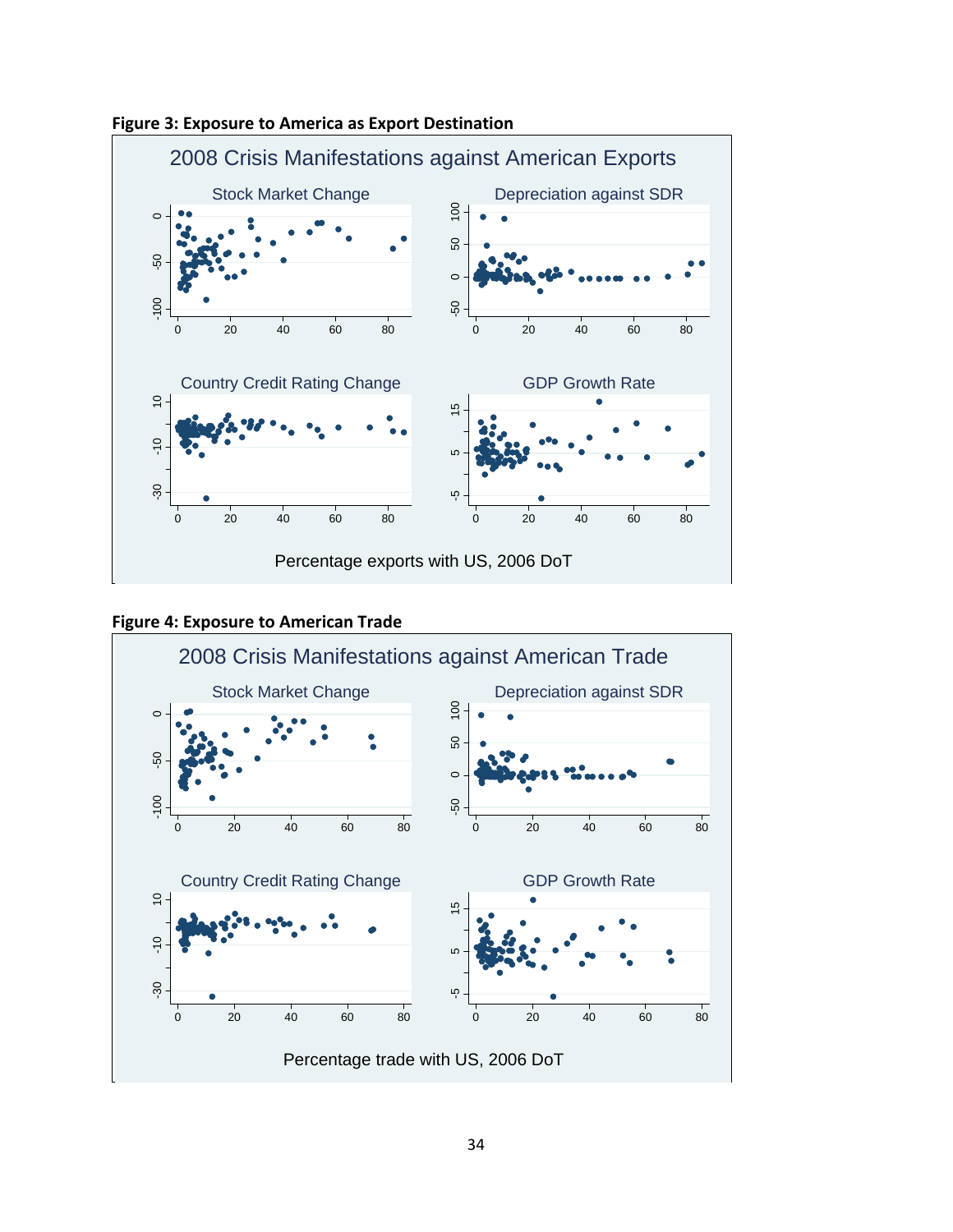| Argentina       | Finland    | Lebanon          | Russia               |
|-----------------|------------|------------------|----------------------|
| Armenia         | France     | Lithuania        | Saudi Arabia         |
| Australia       | Georgia    | Luxembourg       | Singapore            |
| Austria         | Germany    | Macedonia        | Slovakia             |
| <b>Barbados</b> | Greece     | Malaysia         | Slovenia             |
| Belgium         | Guyana     | Malta            | South Africa         |
| Botswana        | Hong Kong  | <b>Mauritius</b> | Spain                |
| Brazil          | Hungary    | Mexico           | Sri Lanka            |
| <b>Bulgaria</b> | Iceland    | Morocco          | St. Kitts & Nevis    |
| Canada          | Indonesia  | Namibia          | Swaziland            |
| Chile           | Iran       | Netherlands      | Sweden               |
| China           | Ireland    | New Zealand      | Switzerland          |
| Colombia        | Israel     | Norway           | Thailand             |
| Costa Rica      | Italy      | Oman             | Trinidad & Tobago    |
| Croatia         | Jamaica    | Panama           | Tunisia              |
| Cyprus          | Japan      | Papua New Guinea | Turkey               |
| Czech Rep       | Kazakhstan | Paraguay         | UK                   |
| Denmark         | Korea      | Peru             | Ukraine              |
| Ecuador         | Kuwait     | Poland           | <b>United States</b> |
| Egypt           | Kyrgyzstan | Portugal         | Uruguay              |
| El Salvador     | Latvia     | Romania          | Venezuela            |
| Estonia         |            |                  |                      |

## **Appendix Table A1: Sample of Countries**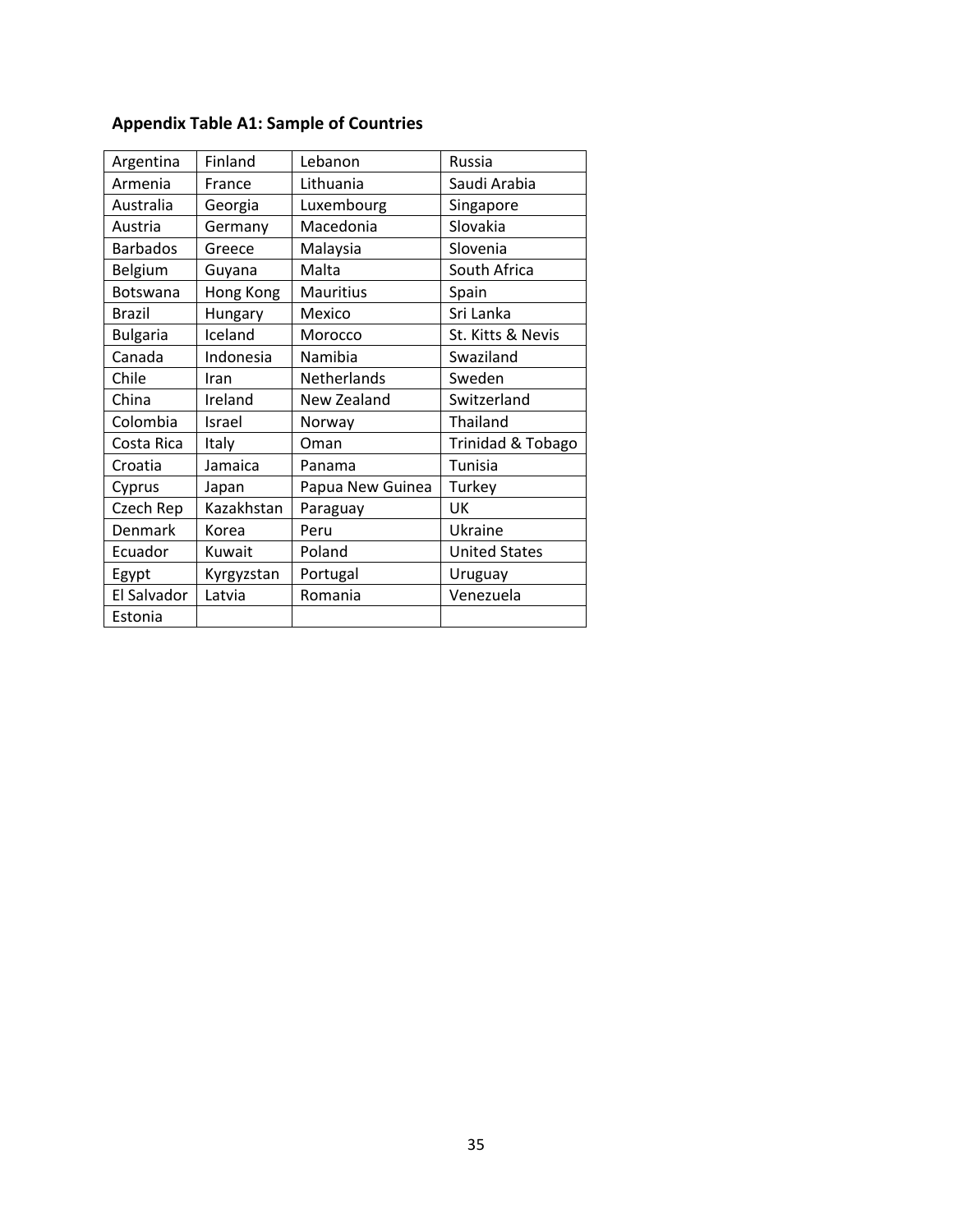## **Appendix Table A2: Key Data Sources**

Many of our data series were extracted in early 2009 from the World Bank's *World* Development *Indicators*.<sup>21</sup> Other key data sets are listed below. The entire (STATA 10.0) data set is available at http://faculty.haas.berkeley.edu/arose/MIMIC2Data.zip.

National Sources

• Percentage change in 2008 broad stock market index

International Monetary Fund, *International Financial Statistics*

• Percentage change in2008 SDR exchange rate

International Monetary Fund, *CPIS*

• Table 8: international cross-holdings of portfolio assets, debt, long-term debt

International Monetary Fund, *Direction of Trade Statistics*

• Bilateral Export and Import flows

## *Euromoney* and *Institutional Investor* magazines

• Country credit ratings

Economist Intelligence Unit, *Country Reports*

• 2008 growth estimate as of 3/2009

World Bank, *Global Development Finance*

• Percentages of Public and Publicly‐Guaranteed Debt denominated in dollars and yen

## US Treasury, *Treasury International Capital System*

• Foreign holdings of American Assets, Equity, Long-Term Debt, Debt, Treasuries, and Long‐Term Treasuries